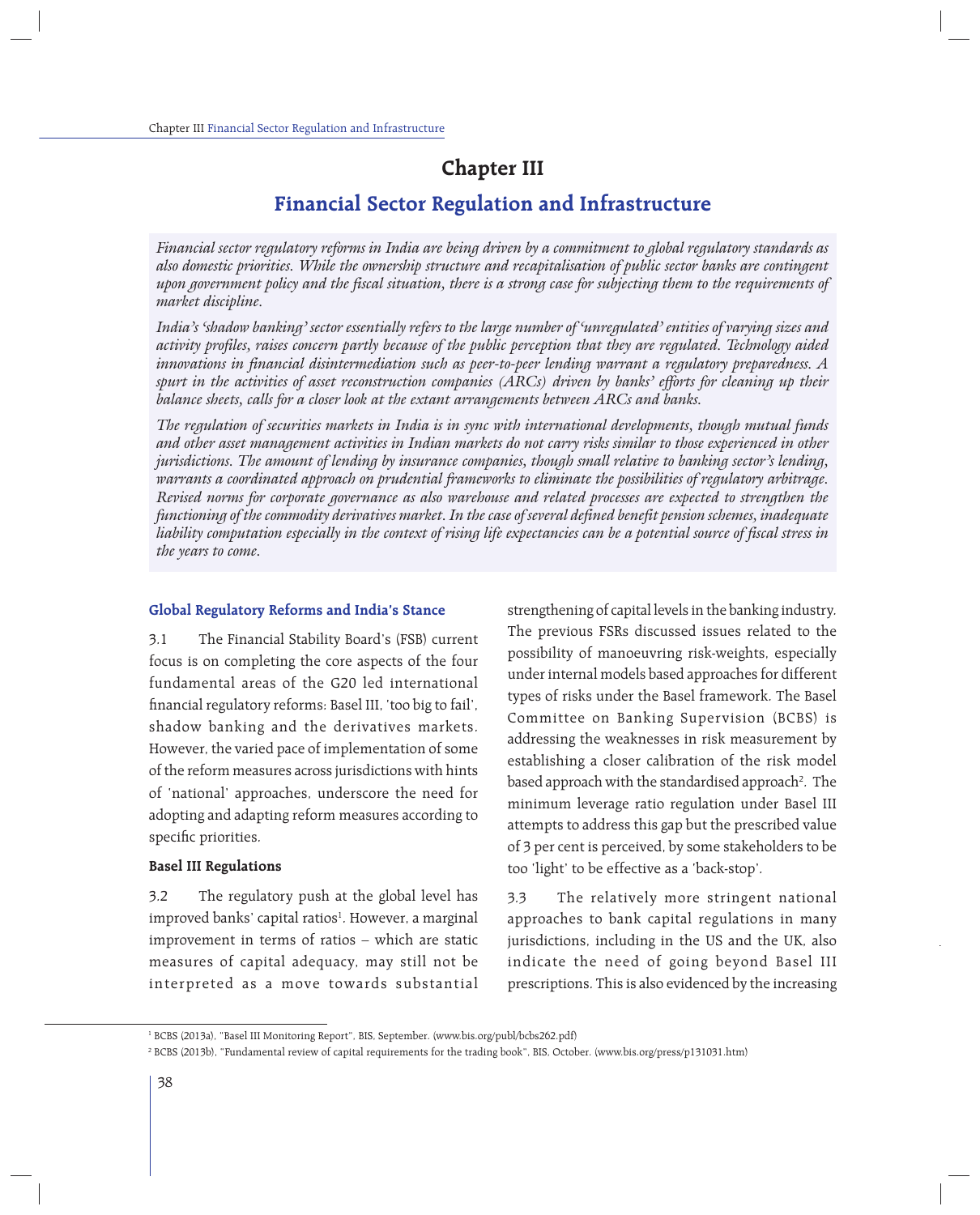importance being accorded to stress tests<sup>3</sup> which, though based on Basel ratios, are in the nature of conditional dynamic measures with the risk adjustment occurring in the numerator (capital) at various points in time throughout the scenario<sup>4</sup>. Also, with differences in the features of the business model and varying compositions of entities and activities that are present in most jurisdictions, the 'broadbrush' approach to capital rules may face challenges to their effectiveness.

# **Capital Needs of Indian Banks for Basel III**

3.4 The capital to risk weighted assets ratio (CRAR) for Indian banks under Basel III as at end March 2014 stood at a comfortable level of 12.9 per cent, although going ahead, there will be a need for raising additional capital to comply with the Basel III requirements. According to some rough estimates<sup>5</sup> based on a set of assumptions, Indian banks' additional capital requirements will be to the tune of `4.95 trillion over the period of phasing in of the Basel III requirements. This estimate does not include the impact of comprehensive pillar II capital add-ons under Basel III which Indian banks have not been subjected to so far. The Reserve Bank, as part of the Supervisory Review and Evaluation Process (SREP) under pillar II of Basel III, may, if required, prescribe a Supervisory Capital Ratio (SCR) above the regulatory minimum under pillar I, which banks need to maintain on an ongoing basis. The Supervisory Programme for Assessment of Risk and Capital (SPARC) framework of the Reserve Bank, under the Risk Based Supervision (RBS) regime, integrates SREP's main elements. SPARC aims to adequately capture and assess all the pillar II risks, including mainly those arising out of 'business', lack of adequate 'controls'

and 'governance & oversight'. Estimates of additional capital requirements are expected to be considerably higher, especially for PSBs if SCR is considered (instead of the minimum pillar I regulatory ratios).

# **Market Valuations of Public Sector Banks**

3.5 Even ignoring the component of supervisory capital requirements, public sector banks (PSBs) are expected to require additional capital to the tune of `4.15 trillion over the period of the phasing in of Basel III, of which equity capital accounts for  $\bar{z}$ 1.43 trillion, while non-equity capital will be of the order of  $\bar{\tau}$ 2.72 trillion. The government's contribution to PSBs' equity capital will be of the order of  $\overline{5}900$  billion at the existing level of the government's shareholding.

3.6 Amidst the government's fiscal position constraints, PSBs' ability to raise additional capital from the market depends on the conditions in capital markets and the 'market perception' of their relative strengths and weaknesses. The ratio of market price to book value (P-B ratio) of shares for PSBs is much lower than those of their private sector counterparts (Chart 3.1). With the notion of an implicit government guarantee behind PSBs, their valuations should be intuitively converging with industry averages, even after allowing for some differences in operational flexibility and efficiency vis-à-vis new private sector banks (NPBs)<sup>6</sup>. The reasons for this dichotomy need a detailed examination. A lower P-B ratio could lead to equity dilution and relatively 'thinner' spreading of earnings per share (EPS) for the same amount of additional capital raised and the prevailing lower valuations will cause a sub-optimal price for the inherent value, if the government intends to divest a part of its equity stock in PSBs.

<sup>3</sup> Stress tests also form part of Basel III regulations.

<sup>4</sup> Larry D. Wall, (2013), "The Adoption of Stress Testing: Why the Basel Capital Measures Were Not Enough", Federal Reserve Bank of Atlanta, Working Paper, December.

<sup>5</sup> Subbarao.D (2013), "Banking Structure in India", Address at the FICCI-IBA Annual Banking Conference, Mumbai, August 13, 2013. These estimates were based on two broad assumptions: (i) increase in risk weighted assets of 20 per cent p.a.; (ii) internal accrual of the order of 1 per cent of risk weighted assets and were carried out based on the original deadline (31 March 2018) for full implementation of the Basel III capital framework in India.

 $^{\rm 6}$  The sub-group classification of New Private Sector Banks has been used for the purpose of this analysis.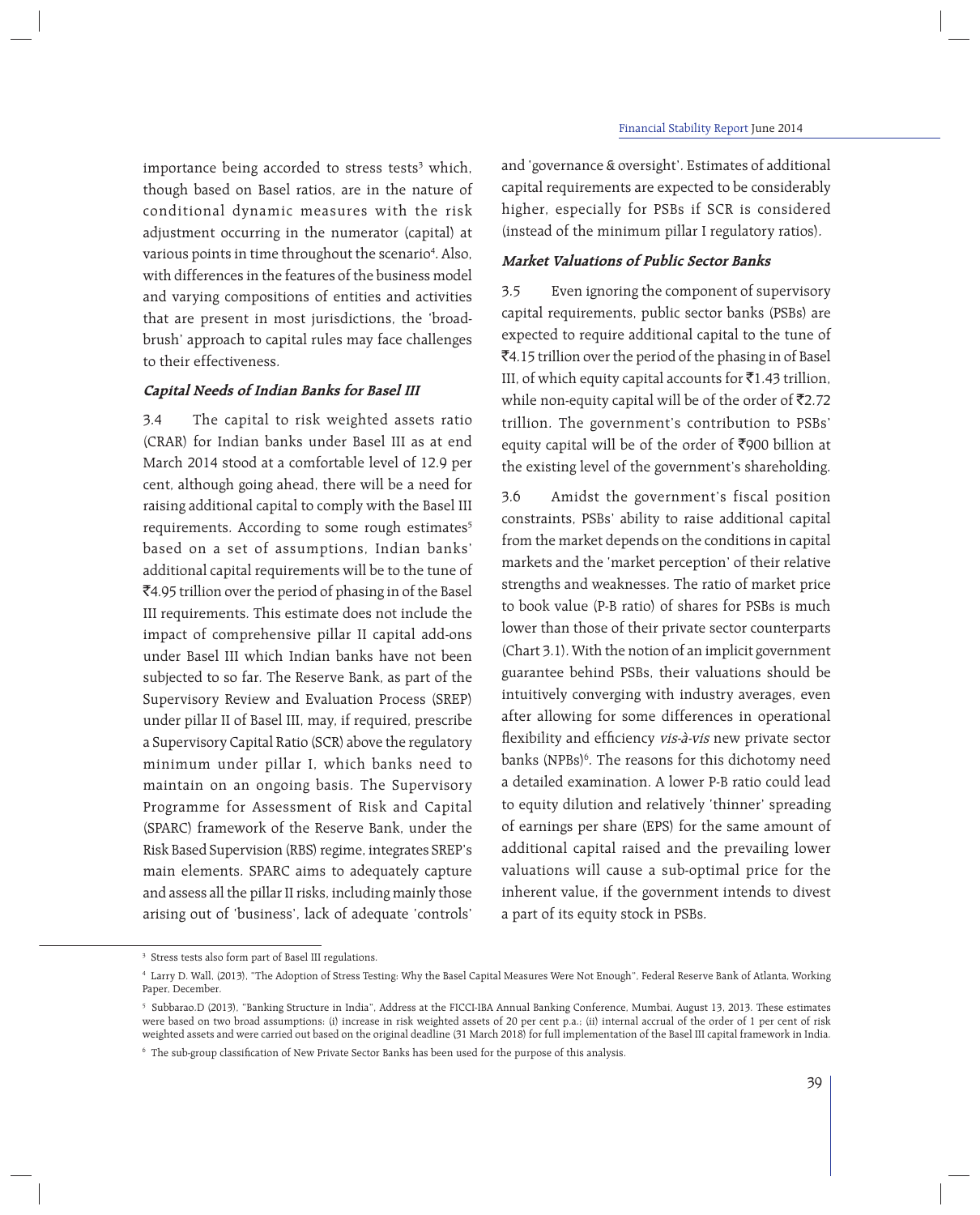3.7 Unlike most other jurisdictions India has not had any history of a full blown banking crisis and the episodes of financial instability faced by it in the past have mostly been in the nature of currency/external sector crises. While pillar I and pillar II regulations are important for all banking systems, it needs to be recognised that in the present Indian context, they may not be as critical as they might be in other jurisdictions which have faced banking crises. There is a need to carefully balance development priorities with compliance to international regulatory prescriptions at this stage of evolution of the Indian financial system.

3.8 At the same time, the Indian banking system needs an urgent and greater attention towards pillar III of Basel regulations, i.e., subjecting banks to market discipline. Swifter progress towards a more robust emphasis on market discipline will result in better pay-offs not only for the Indian banking sector but also for the overall financial system. The time seems to be ripe for inducing banks, including PSBs, to approach capital markets – both equity and debt, in a competitive environment. Beyond a minimum (regulatory limit) level of equity capital, there is a need for increasing the role of other kinds of longterm 'hybrid' and debt instruments, which if imparted with certain loss-absorbency features, become eligible to be counted under additional Tier 1 and Tier 2 capital (for example, perpetual debt, non-cumulative preference shares and contingent capital instruments). This will result in improved market discipline by subjecting the banks to a more intense scrutiny of their performances.

3.9 The present situation can be used as an opportunity where demand for long-term funding driven by regulatory requirements may provide necessary impetus for making the corporate bond market evolve to the next level. In this context, the

**Chart 3.1: Trend in Price to Book Value Ratios of Listed Indian Banks (quarterly average values)**



**Source:** CMIE.

practice of subscribing to equity and debt capital issuances of public sector entities – both financial and non-financial, by other public sector entities should be kept within prudential limits. This will restrict the extent of cross holding of equity and debt within the public sector and help in the spreading of risks and ownership to a wider set of participants and an orderly progress towards more matured market mechanisms.

# **Basel III Liquidity Risk Framework for Indian Banks**

3.10 BCBS issued the final standards on the Basel III liquidity coverage ratio (LCR) and liquidity risk monitoring tools in January 2013. In view of their implications for financial markets, credit extension and economic growth, LCR will be introduced in a gradual manner with effect from 1 January 2015, beginning with the minimum requirement set at 60 per cent, which will rise in equal annual steps to reach 100 per cent on 1 January 2019. The Reserve Bank issued its guidelines on LCR, liquidity risk monitoring tools and LCR disclosure standards in June 20147 . The guidelines take into account the range of high quality liquid assets (HQLA) available in Indian financial markets and their liquidity vis-à-vis the liquidity instruments prescribed in the BCBS standard.

<sup>7</sup> RBI (2014), "Basel III Framework on Liquidity Standards - Liquidity Coverage Ratio (LCR), Liquidity Risk Monitoring Tools and LCR Disclosure Standards", June 09, 2014. (http://www.rbi.org.in/scripts/NotificationUser.aspx?Id=8934&Mode=0)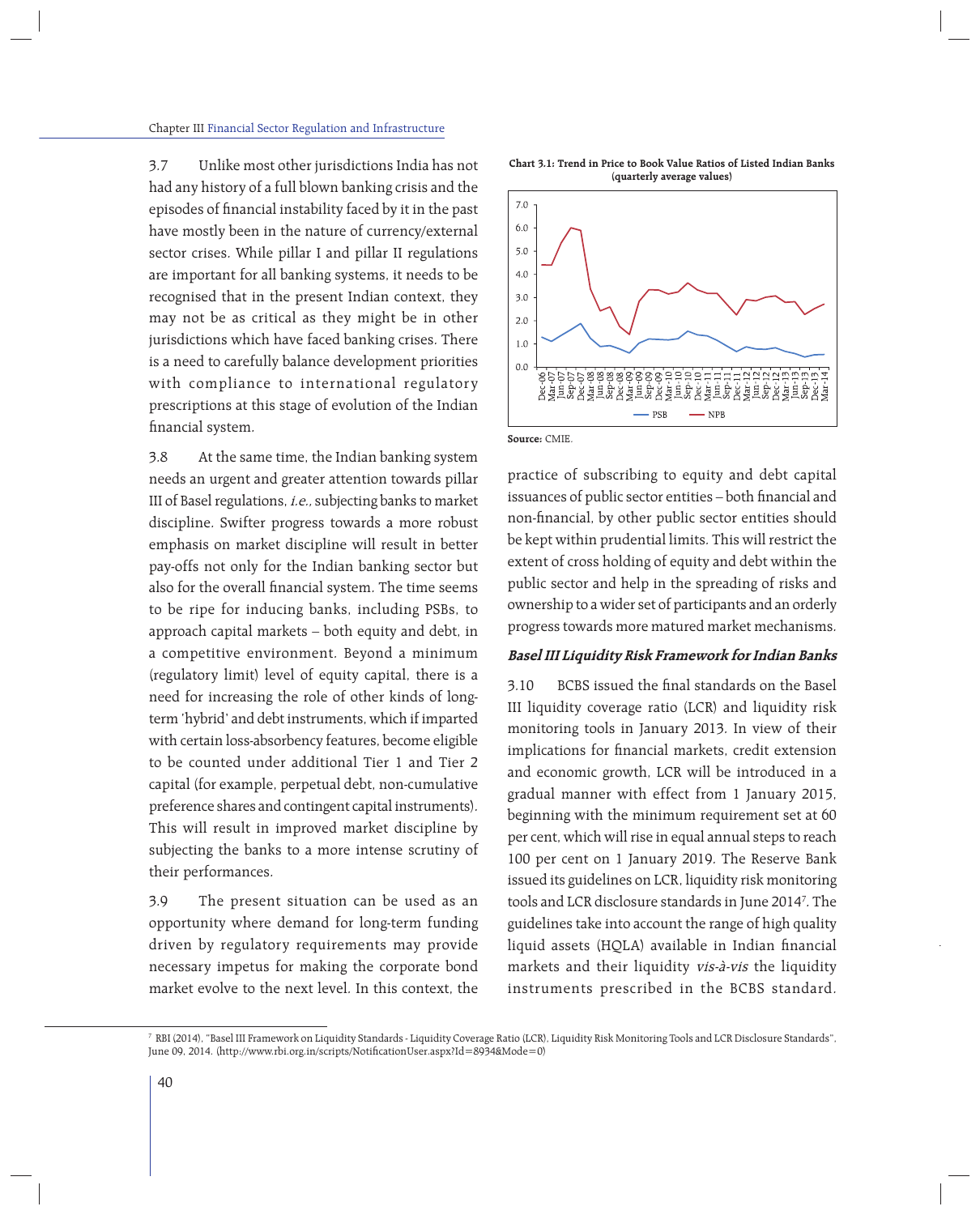Investment in government securities to the extent of 2 per cent of net demand and time liabilities (NDTL) - currently allowed under the marginal standing facility (MSF), is eligible to be included under Level 1 HQLA. While covered bonds, residential mortgage backed securities (RMBS) and corporate debt securities (including commercial paper) of rating between A+ and BBB- have not been included as Level 2 HQLA, eligible common equity shares with 50 per cent haircut have been allowed to be included as Level 2B HQLA.

3.11 Banks in India need to maintain the statutory liquidity ratio (SLR) by investing in specified assets as prescribed by the Reserve Bank. The present prescription requires banks to invest a minimum of 22.5 per cent of their NDTL in SLR eligible assets $^{\rm 8}$ , which are essentially government securities. Banks stay invested in SLR eligible securities, which are akin to HQLA, not only to comply with statutory obligations, but also due to other factors such as riskfree status, a high collateral value and their importance in accessing central bank liquidity window. Hence, Indian banks have an adequate liquidity cushion to the extent that they are required to comply with SLR stipulations. A quantitative impact study (QIS) carried out by the Reserve Bank found that most of the banks satisfied the minimum criteria of LCR of 60 per cent even with the then SLR stipulation of 23 per cent (which has been subsequently revised to 22.5 per cent)9 . In these studies, the excess holdings of the cash reserve ratio (CRR) and SLR and G-Sec holdings equivalent to 1 per cent of NDTL were considered as the banks' HQLA10. Going forward, as the LCR requirement increases progressively, the Reserve Bank may consider it desirable to further reduce the preemption of banks' resources through the stipulation of SLR in gradual steps, along with a commensurate decline in the held to maturity (HTM) dispensation $^{11}$ . Given the roadmap for fiscal consolidation to reduce fiscal deficit to  $3$  per cent of GDP by 2016-17 any decline in incremental availability of government securities may not thus impinge on SLR and LCR requirements.

3.12 While the intentions behind supporting these liquidity mandates may be good, the spill over to monetary policy formulations along with the possibility that the regulatory push may force the financial system towards a short-term market need to be assessed. The new mandates should not severely curtail banks' ability for 'maturity transformation', especially when markets for long-term funds are not yet developed.

# **Ending 'Too-Big-To-Fail'**

3.13 Globally, the debate on some of the vital aspects of the reforms like policy proposals seeking to limit the size of the banks and/or requiring a minimum amount of long-term unsecured debt to be held by the 'complex' banks is still not completely settled. Furthermore, there are challenges being faced in many jurisdictions where major legislative measures are needed to fully implement the 'Key Attributes of Effective Resolution Regimes for Financial Institutions', specifically those related to the adoption of bail-in powers and other resolution tools, powers for cross-border cooperation and the recognition of foreign resolution actions. Certain structural reform measures (for example, separating the activities in different entities within the group,

<sup>8</sup> RBI (2013), "Master Circular-Cash Reserve Ratio (CRR) and Statutory Liquidity Ratio (SLR)", July 1, 2013. (http://rbidocs.rbi.org.in/rdocs/notifi cation/ PDFs/64MLR260613.pdf)

 $^{\circ}\,$  A study conducted by the Reserve Bank as on December 2013 on a sample of the 10 largest banks to assess their preparedness for the Basel III liquidity ratios indicates that the average LCR for these banks varied from 54 per cent to 507 per cent.

<sup>&</sup>lt;sup>10</sup> One per cent of NDTL was the earlier allowance to banks that allowed them to borrow up to 1 per cent below the stipulated SLR under the marginal standing facility (MSF) without penalty for default on SLR maintenance. This access is now 2 per cent of NDTL below the stipulated SLR.

<sup>&</sup>lt;sup>11</sup> Observation in the 'Report of the Expert Committee to Revise and Strengthen the Monetary Policy Framework' (Chairman: Dr Urjit Patel).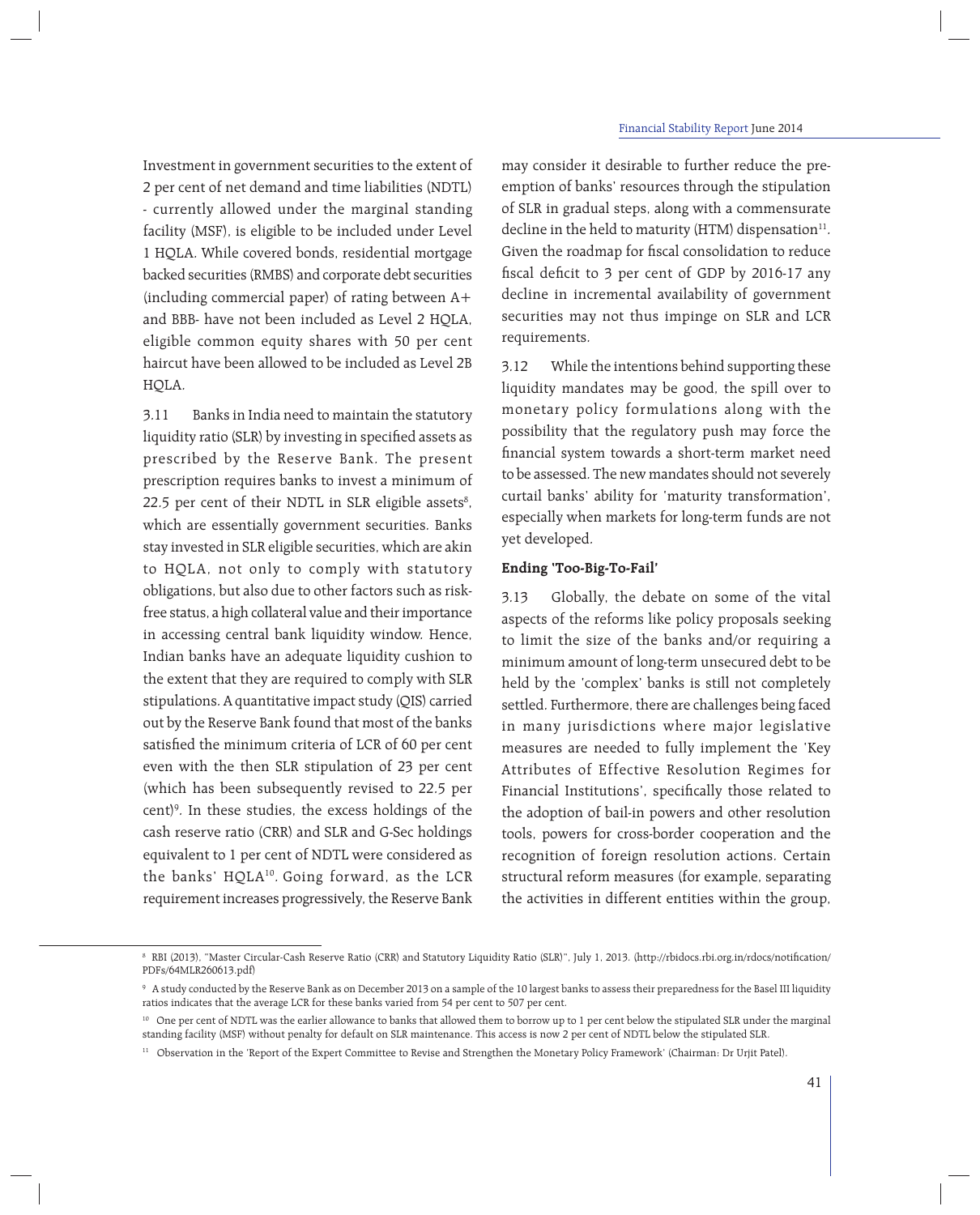intra-group exposure limits and local capital and liquidity requirements) taken at a jurisdictional/ national level may help in curbing the tendency of systemically important financial institutions (SIFIs) to indulge in excessive risk-taking and contribute to improving their resolvability. However, the divergence in such structural measures imposed by different jurisdictions may adversely affect the cause of integration across national or regional markets and may result in incentives for regulatory arbitrage.

# **D-SIB Framework for India**

3.14 There is no Indian bank in the list of global systemically important banks (G-SIBs). While the competitive structure of the industry has improved over the last two decades, there is still a significant degree of skewness in the size of the banks, as reflected by the fact that the second largest bank in the system is only around a third of the largest bank in terms of total assets (on balance sheet). The top 5 banks account for around 35 per cent of the total assets but none of the banks is seen to be large enough to becoming a significant global player. Thus, the TBTF issues being faced in most advanced jurisdictions are not as critical in the Indian context, though they remain important in terms of the evolution of the regulatory framework.

3.15 The Reserve Bank released the draft framework for identification of the Domestic Systemically Important Banks (D-SIBs) in December 2013. Indicators which will be used for assessment are size, interconnectedness, substitutability and complexity, with a larger weightage (40 per cent) given to size than to the other indicators. Based on their systemic importance scores, banks will be plotted into different buckets and D-SIBs will be required to have an additional common equity Tier 1 capital requirement ranging from 0.20 per cent to 0.80 per cent of the risk-weighted assets. D-SIBs will also be subjected to differentiated supervisory requirements and higher intensity of supervision based on the risks that they pose to the financial system. The computation of systemic importance scores will be carried out at yearly intervals and the names of the banks classified as D-SIBs will be disclosed in August every year starting from 2015.

# **Resolution Regime for the Indian Financial System**

3.16 Work relating to an effective resolution mechanism has been initiated under the aegis of the Sub-Committee of the Financial Stability and Development Council (FSDC). The working group set up to suggest steps for strengthening the resolution regime submitted its report in January 2014<sup>12</sup>. Considering the special nature of financial institutions, as well as limitations in applying corporate insolvency laws to these institutions, the working group has recommended that there should be a separate comprehensive legal framework for resolving financial institutions and financial market infrastructures (FMIs)**.** The main recommendations of the working group are in line with FSB's key attributes and include inter-alia, establishing a single Financial Resolution Authority (FRA), developing prompt corrective action (PCA) by all regulators for the entities under their regulatory jurisdiction and a financial holding company structure to improve the resolvability of financial conglomerates.

3.17 In addition to sufficient going-concern loss absorbency, one of the important requirements for enabling an effective resolution is related to the need for gone-concern loss-absorbing capacity (GLAC) in the form of a sufficient term debt (for example, bonds) for losses exceeding the equity base. GLAC is mainly expected to come from senior unsecured bonds or subordinate bonds and is conceptually different from (and in addition to) the notion of 'contractual bail-in'

<sup>&</sup>lt;sup>12</sup> "Report of the High Level Working Group on Resolution Regime for Financial Institutions", May 2, 2014. (http://rbi.org.in/scripts/BS\_PressReleaseDisplay. aspx?prid=31109)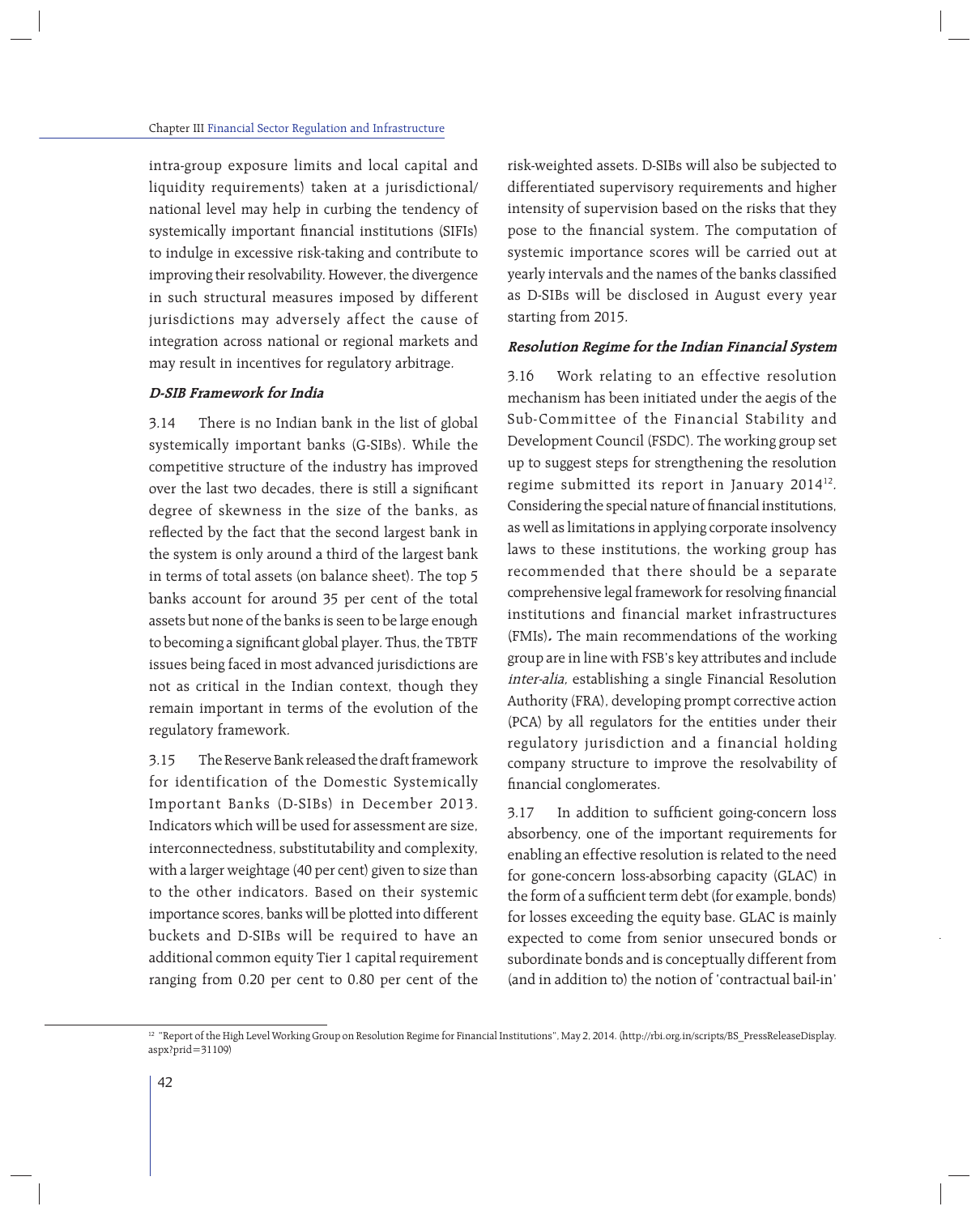debt instruments for recovery or resurrection<sup>13</sup>. In view of the need of implementing an effective resolution regime, the need for newer types of capital, especially debt and hybrid instruments, is being felt across jurisdictions. In the Indian context, the share of borrowings in total liabilities is very low, and therefore a stronger push is required for encouraging banks to increase the debt component of their capital structure through a mix of instruments, without seriously compromising on the prudential limits for leverage, including those amenable for 'bail-ins'.

# **Shadow Banking**

3.18 The FSB policy recommendations for oversight and regulation of shadow banking relate to five areasviz., (i) reducing the susceptibility of money market funds (MMFs) to 'runs'; (ii) aligning the incentives associated with securitisation; (iii) mitigating the spill over effect between the regular banking system and shadow banking; (iv) addressing risks associated with securities financing transactions and (v) assessing and mitigating systemic risks posed by other shadow banking entities and activities. As the regulation of the banking sector is becoming stringent with increasing capital requirements and legal and compliance costs, more and more bank-like activities tend to move into the 'shadow banking' sector.

3.19 The motivation for regulatory reforms in the shadow banking space in developed economies, especially in the US, emanated from certain dilemmas that, on the one hand, there was a need to de-risk the overgrown complex banking industry which inevitably needs the presence of shadow banking entities to absorb those risks and the concerns over the role of shadow banking entities in consummating the financial crisis, on the other. For developing markets

like India these concerns may not be fully valid, given the low penetration of banking services, much less complex financial markets and level of regulatory oversight exercised over shadow banking activities.

3.20 On the other hand, the alliance between technology and finance is heading towards a new paradigm with the emergence of peer-to-peer (P2P) lending/crowd funding technology platforms (Box 3.1). While in certain regulatory jurisdictions this space is being looked at as more favourable, some other regulators have raised concerns mainly relating to distress for lenders in the event of a sudden closure of such platforms<sup>14</sup>. While these platforms are still new to India and the scale of transactions is insignificant, this is a gap which requires regulatory attention. This is all the more important since in developed markets, mainstream financial market participants and products are making an entry into this space amidst concerns over regulatory arbitrage. Recently, the Securities and Exchange Board of India (SEBI) has proposed a framework to encourage and streamline crowd funding market in India<sup>15</sup>. The proposed framework provides for 'security based crowd funding' in India under three routes viz. equity, debt and fund. The proposal intends to develop an additional channel for entrepreneurs to raise early stage funding and seeks to balance the same with adequate investor protection measures.

3.21 The trend of large amounts of cash accumulation (in various liquid forms) by non-financial companies (NFCs), resulting from various reasons ranging from an uncertain economic environment to industry specific business cycles, has been commonly associated with advanced economies and other fastgrowing big economies. The previous FSR mentioned

<sup>&</sup>lt;sup>13</sup> While debt instruments like high-trigger CoCos are converted into equity when the firm's capital ratio falls below a prescribed but a reasonably high threshold value which helps in the recovery process, the low-trigger CoCos or Point of Non-Viability (PONV) instruments come into play for resurrection of the firm when the losses are large enough to exhaust the high-trigger CoCos but not so severe that solvency is affected. Paul Tucker (2013), 'Banking reform and macroprudential regulation – implications for banks' capital structure and credit conditions", Speech at the SUERF, Bank of England conference, June 13, 2013.

<sup>14</sup> IOSCO (2014), "Crowd-funding: An Infant Industry Growing Fast, IOSCO Research Department", February 2014. (http://www.iosco.org/research/pdf/ swp/Crowd-funding-An-Infant-Industry-Growing-Fast.pdf)

<sup>15</sup> SEBI (2014), "Consultation Paper on Crowdfunding in India", June17, 2014. (http://www.sebi.gov.in/cms/sebi\_data/attachdocs/1403005615257.pdf)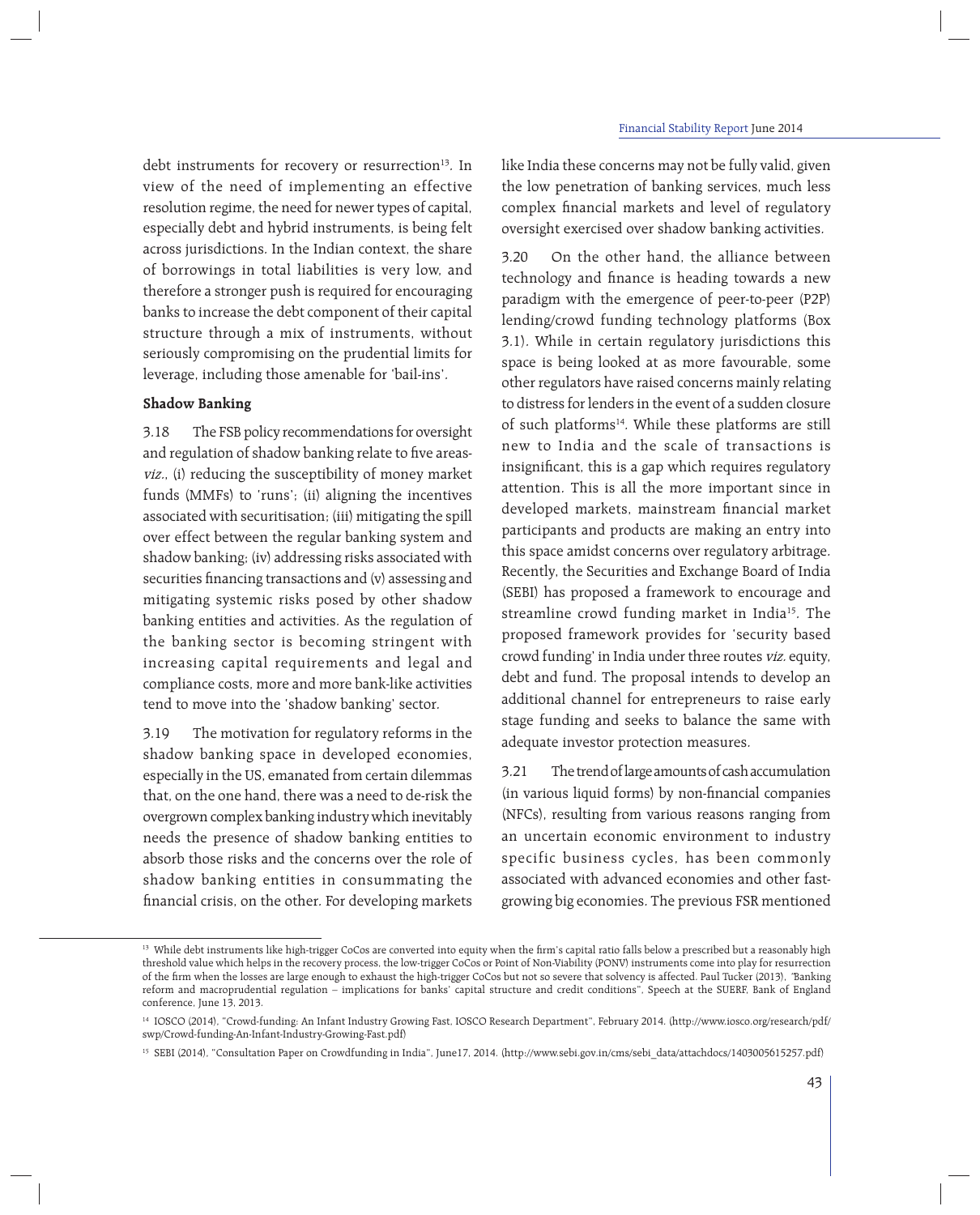#### **Box 3.1: Peer-to-Peer Lending/Crowd Funding**

Peer-to-peer lending (P2P lending), also referred to as 'social investing', 'marketplace lending' or 'direct consumer lending' is the practice of borrowing and lending of money among unrelated individuals and business entities on online platforms without any role for a traditional financial intermediary like a bank or a non-banking financial institution. Crowd funding is a common term where small amounts of money from a large number of individuals/organisations is raised to fund an art work, social cause or start-up venture through web-based platforms. P2P lending is carried out through websites of P2P lending companies, using different lending 'platforms' which charge a relatively small commission for their services. P2P lending companies, apart from finding potential lenders and borrowers, also provide support services like verification of identity and financial details of the borrowers, credit models for pricing of loans and customer service to borrowers. P2P platforms are able to market themselves as modest community operations with an advantage of reduced costs for lending and borrowing. Among the different

a similar phenomenon of changing asset composition in favour of financial investments of Indian corporate entities<sup>16</sup>. Further, the aggregate share of cash and bank balances in total assets of large NFCs<sup>17</sup> has broadly seen an increasing trend since 2004 (Chart 3.2).

3.22 An analysis indicates a trend of an increasing share of 'other income' of NFCs, which is observed across sectors ranging from information technology (IT) to heavy machineries. These NFCs aiming to use the huge cash balances to improve their returns on assets, engage aggressively in 'financial' activities (commonly referred as 'treasury operations'), and the 'interest income' of some NFCs exceeds the overall net profit of some banks. The fact that the total 'financial' income (with a predominant share of

types of crowd funding (donations for a social cause and for artistic endeavours) and those that promise financial returns (by lending or equity) are of particular concern. They have also engaged in a securitisation process by bundling loans and selling them as asset backed securities to financial institutions. Thus, these crowd funding platforms have engaged in the traditional financial intermediation process by exploiting webbased, social media connectivity. P2P is catching up with traditional banking both in Europe and the US. Some attribute this growth to the frustration that borrowers face with regard to banks' lending practices. With the retail business model seeming to be firmly entrenched, P2P lenders are now allowing institutional investors, private equity firms and even traditional banks to lend through them. Indications are that investors can earn much better returns by buying the safest loans from some of the P2P platforms and now there are discussions about developing secondary markets for such loans and their securitised products.







<sup>&</sup>lt;sup>16</sup> Sample of 765 Non-Government Non-Financial public limited companies.

<sup>&</sup>lt;sup>17</sup> Both public and private sector.

<sup>&</sup>lt;sup>18</sup> For top 10 non-financial companies in terms of 'financial' (treasury) income in FY 2013.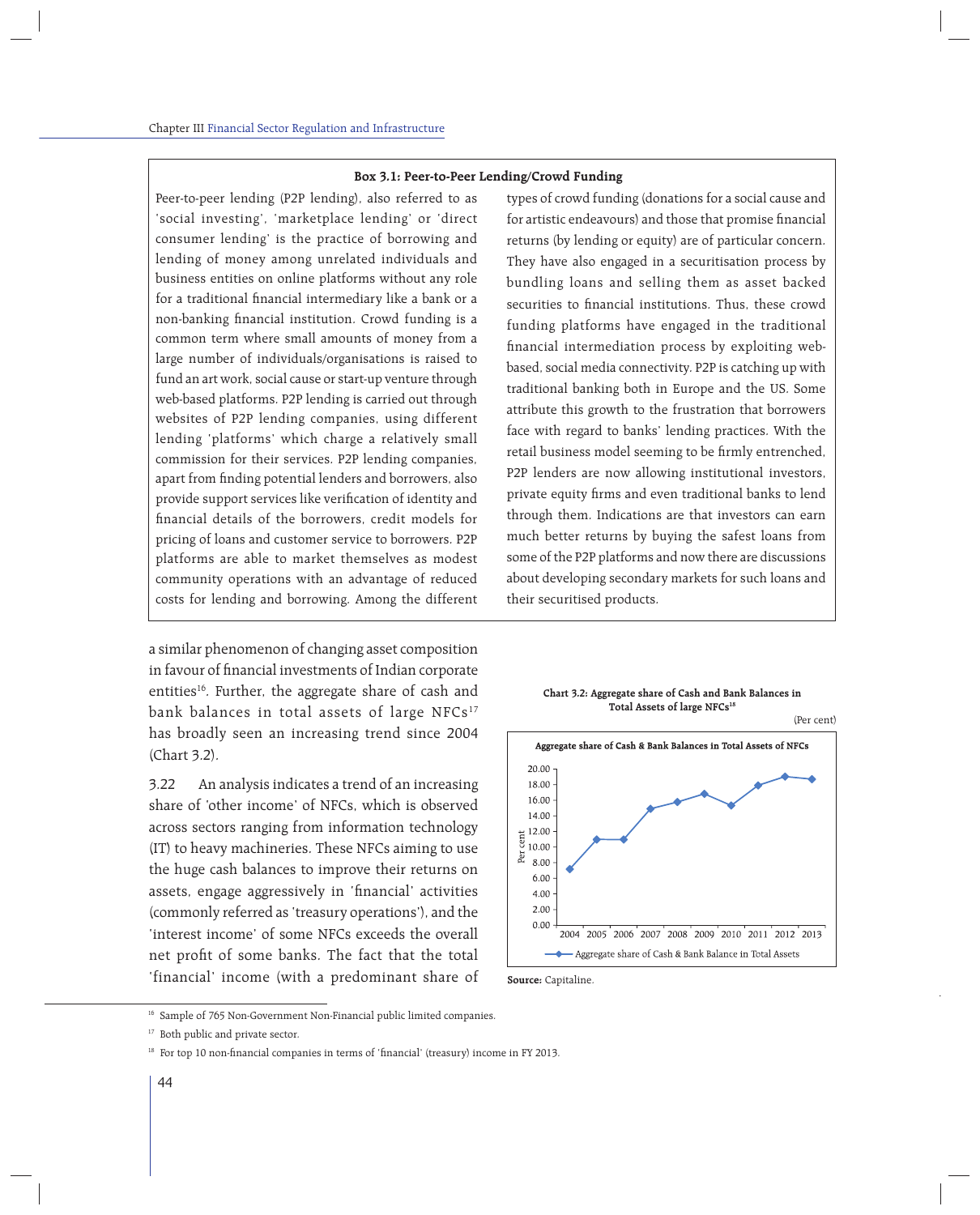'interest income') of the top 10 NFCs (in terms of income from financial operations as against their core activities) in FY201319 has consistently surpassed the comparable income items of their counterparts (top 10 banks in terms of treasury income)<sup>20</sup> in the banking sector, makes them important players in the 'financial' sector too (Chart 3.3). While the NFCs in the Indian system may not be directly engaged in credit intermediation at this stage, information regarding the non-core 'financial' activities of large NFCs may need to be captured as part of macro-prudential surveillance.

# **Need for Mapping of Size and Profile of Shadow Banking**

3.23 With the present regulatory focus on deposit taking non-banking finance companies (NBFCs) and only large systemically important entities among the non-deposit taking NBFCs, those NBFCs which are below the asset size threshold of  $\bar{5}00$  million are not covered by regulation or surveillance of the Reserve Bank. Also the NBFCs whose activities, though in the nature of financial intermediation, do not fit into the 'principal business criteria' for regulation are not under regulation or oversight of the Reserve Bank. Given the relatively limited reach of the formal financial system, such entities may be playing an important role in supporting the efforts towards financial inclusion. However, there is a need to assess the collective size and profile of activities of the large number of non-bank financial entities functioning in the organised as well as the unorganised sector (including unincorporated entities which are outside the purview of the regulatory perimeter). With the relatively lower levels of financial awareness, this segment of scattered entities of different hues, involved in different kinds of activities which are directly or indirectly in the nature of financial/

**Chart 3.3: Income from Financial Activities of Non-Financial Companies and Treasury Income of Banks**



**Source:** Capitaline, Database on the Indian Economy, RBI.

investment activities, may assume systemic importance because of the perception, albeit incorrect, that all financial activities are coming under some regulatory framework. Furthermore, ambiguities related to legal, regulatory and administrative aspects of certain activities, for example, prize chits and money circulation schemes, the unlisted collective investment scheme and multi-level marketing also point towards the need for clarity in the regulatory framework.

3.24 A preliminary study carried out by the Shadow Banking Implementation Group (SBIG) comprising of members from all financial sector regulators, concluded that there was a high degree of heterogeneity in business models and risk profiles across various non-bank financial entities in the organised (including the entities not 'registered' with any of the regulators) as well as the unorganised ('informal') sector. The study stresses on the need for a large scale survey by the National Sample Survey Organisation (NSSO) or other such agencies to estimate the size of the 'informal financial sector'.

<sup>&</sup>lt;sup>19</sup> For this analysis, the 'financial' income for NFCs includes Interest income, profit (loss) on sale of investments, gain (loss) on cancellation of forward contract/forex transactions.

<sup>&</sup>lt;sup>20</sup> For this analysis, the treasury income for banks includes net profit (loss) on sale of investments, on revaluation of investments and on exchange transactions.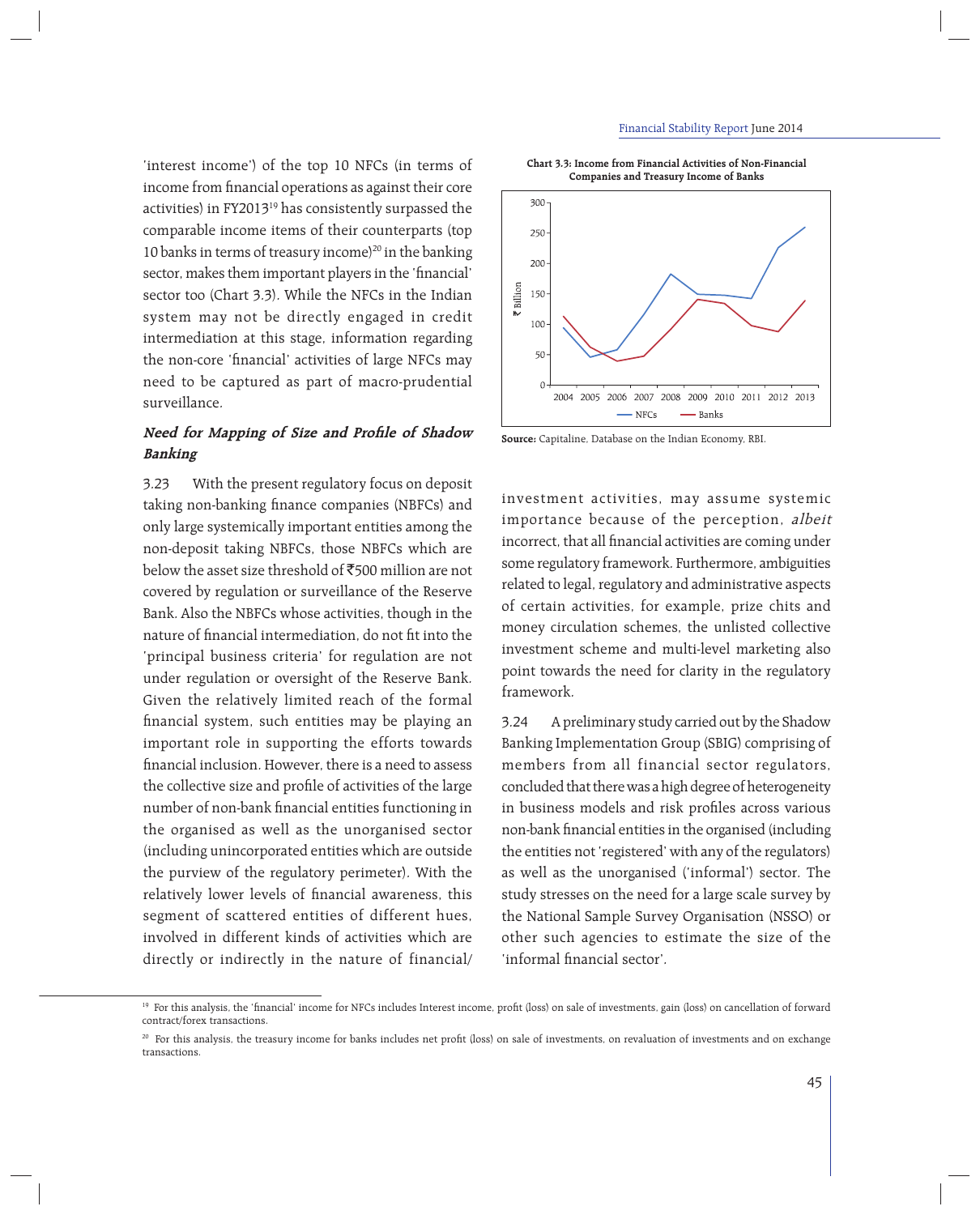3.25 Apart from such NBFCs, SBIG has also identified 'exempted' provident funds, unregulated chit funds, co-operative and credit societies and primary agricultural credit societies as groups of institutions that need a greater degree of oversight. Also, government owned entities discharging the functions as special NBFCs which are exempt, by statute, from adherence to prudential regulations and given their systemic significance, are an area of concern. Certain other entities such as special purpose vehicles (SPVs) are not regulated and can cause overleveraging and risks to the financial system.

3.26 The Reserve Bank is in the process of reviewing the extant regulatory framework for NBFCs, based on the recent developments in the sector and also the recommendations made by Nachiket Mor Committee. The proposed review will cover the legislative framework of the NBFC sector, asset classification and provisioning norms for NBFCs vis-a-vis that of banks – (including the need for raising Tier 1 capital requirement for NBFCs), corporate governance guidelines including 'fit and proper' criteria for their directors, regulation of deposit acceptance activity, consumer protection measures, present classification scheme of NBFCs and activity of lending against shares by NBFCs.

### **Asset Reconstruction Sector**

3.27 In the context of the deterioration in the asset quality of banks, recent Reserve Bank guidelines<sup>21</sup> propose a corrective action plan that offers incentives for early identification of stressed assets by banks, timely revamp of accounts considered to be unviable and prompt steps for recovery or sale of assets in the case of loans which are likely to turn NPAs. There has been a spurt in the sale of NPAs by banks to asset reconstruction companies (ARCs) over the last few quarters (Chart 3.4).



**Source:** RBI Supervisory Returns.

<sup>&</sup>lt;sup>21</sup> RBI (2014), "Early Recognition of Financial Distress, Prompt Steps for Resolution and Fair Recovery for Lenders: Framework for Revitalising Distressed Assets", January 30, 2014.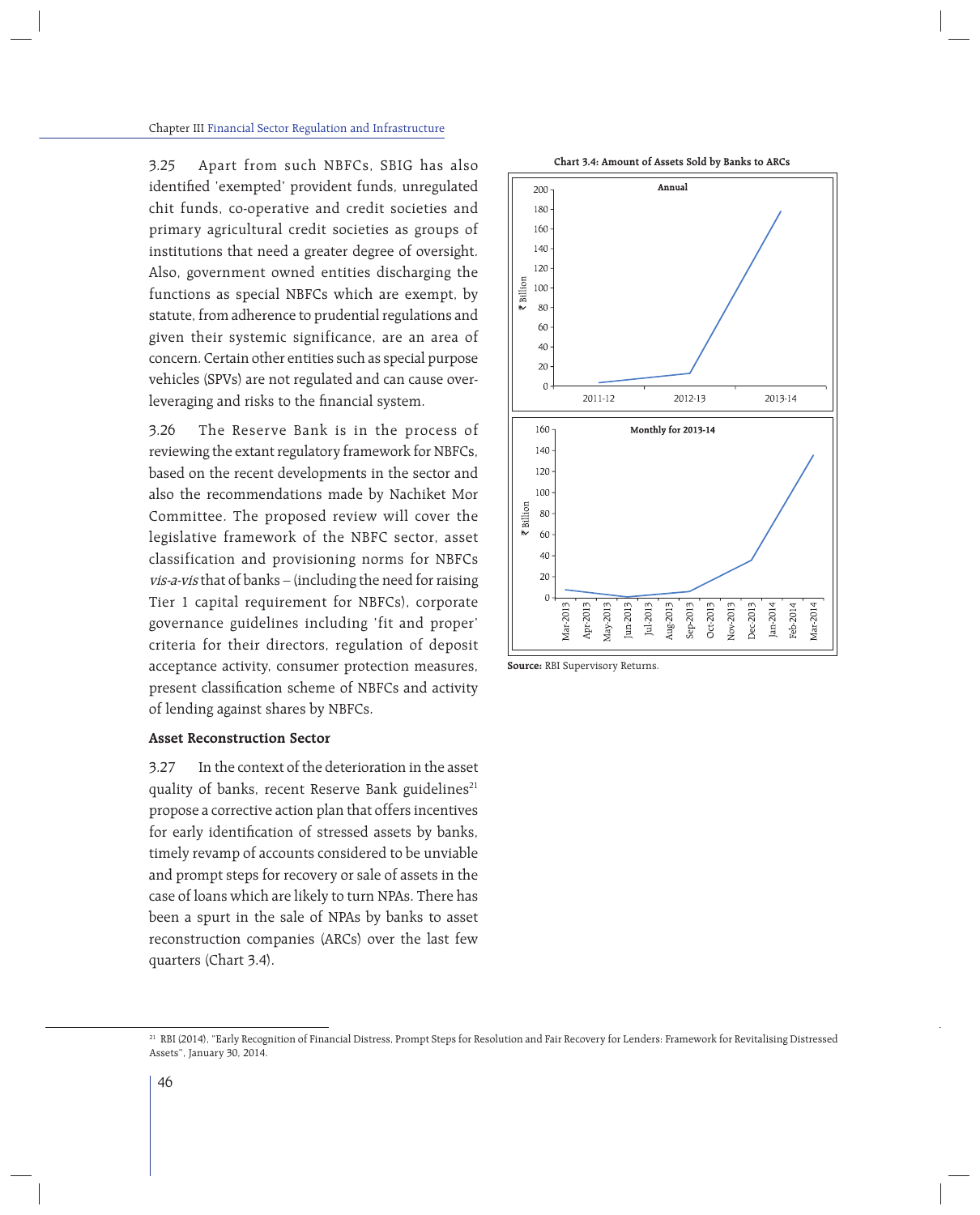#### Financial Stability Report June 2014

3.28 The share of PSBs in the total amount of assets sold to ARCs reflects the acute stress on PSBs' asset quality and the need for prompt action (Chart 3.5). As the level of sales to ARCs may remain high during the next few quarters, the role of ARCs assumes greater importance. In keeping with the renewed focus on factoring and asset reconstruction as two pillars of India's financial infrastructure in the future, a slew of positive measures have been undertaken to rejuvenate the sector (Box 3.2).

3.29 As most of the securitisation activity is taking place predominantly with the issuance of securities receipts (SRs) rather than cash, there is concern that banks may tend to use this option to evergreen their balance sheets. SRs may not carry the stigma of nonperforming assets (their value mainly being derived from the collateral and not based on the record of recovery), although the risk of loss of income on the asset still remains, in effect, with the originator, i.e.,



Chart 3.5: Share of Bank Groups<sup>22</sup> in Sale of Assets to ARCs

**Source:** RBI Supervisory Returns.

#### **Box 3.2: Functioning and Regulation of ARCs and Recent Policy Developments**

The SARFAESI Act, 2002 provides for securitisation and reconstruction of financial assets and enforcement of security interest and for matters connected therewith or incidental thereto by securitisation companies/ reconstruction companies (SCs/RCs) registered with RBI. SCs/RCs registered with the Reserve Bank of India are subject to entry point, minimum 'owned funds' norms and the 'fit and proper' criteria. SCs/RCs can acquire assets from banks and financial institutions and issue security receipts (SRs) to qualified institutional buyers (OIBs) and can resort to the measures for assets reconstruction as provided in the Act. A key advisory group constituted by the Government of India to study issues involving the lack of effectiveness of asset reconstruction companies

(ARCs) had recommended certain measures including reserve price quotes by banks for auctioning their NPAs, gradual write-off of losses on sale of NPAs to ARCs, removal of cap by FIIs on investment in SRs, permitting ARCs to freely sell or lease businesses, acquiring NPAs underlying the SRs from other ARCs for debt aggregation and allowing ARCs to go public to raise capital. Several amendments to the SARFAESI Act, 2002 have been made as notified in January 2013.

#### **Recent Policy Developments:**

1. SCs/RCs are now permitted to acquire debt from other SCs/RCs subject to certain conditions and to convert

(Contd...)

<sup>&</sup>lt;sup>22</sup> The sub-group classification of Old Private Sector Banks (OPBs) and New Private Sector Banks (NPBs) has been used for this analysis. FB refers to Foreign Banks in India.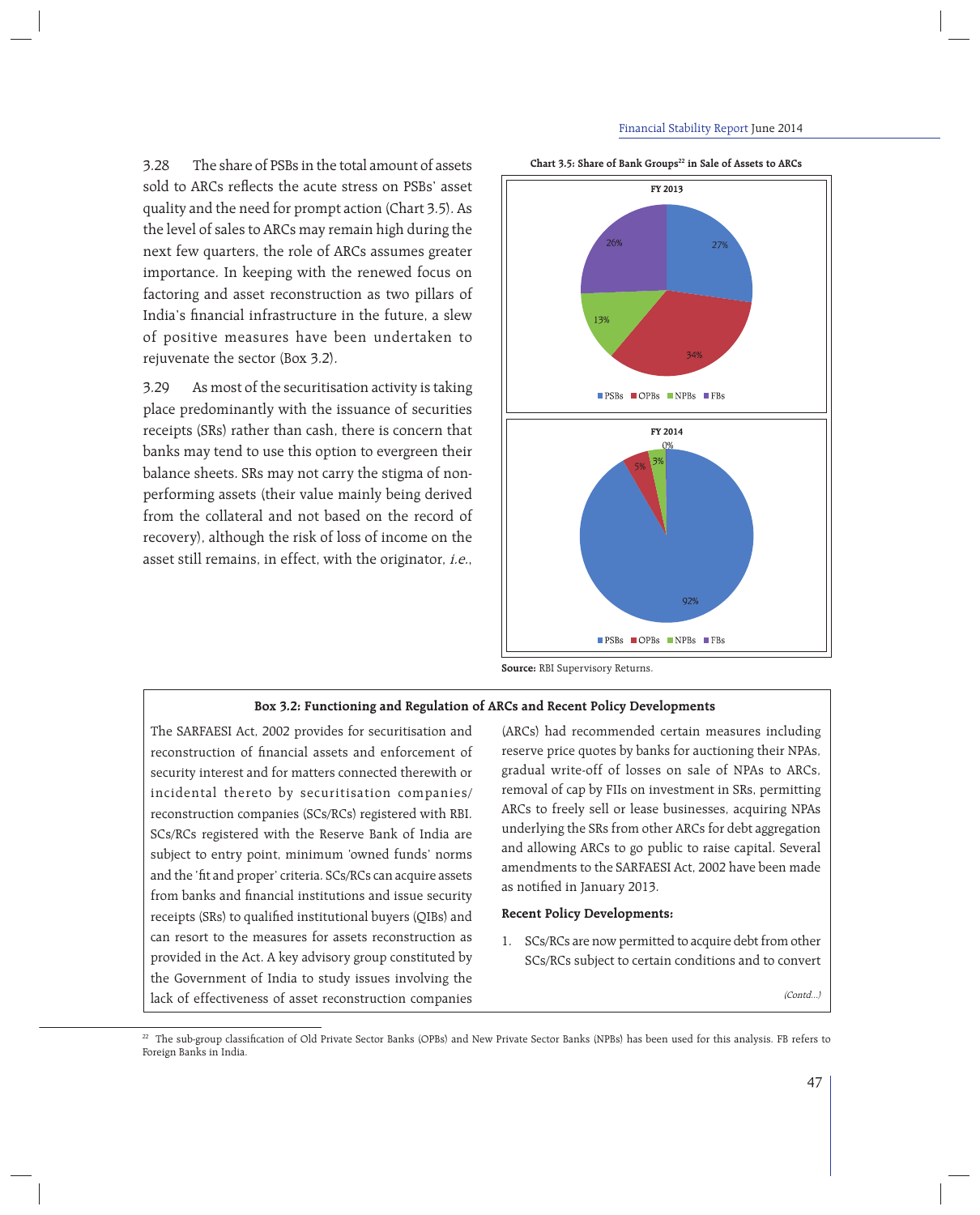#### (...Concld.)

a portion of the debt into shares of the borrower company as a measure of asset reconstruction.

- 2. ARCs are required to obtain the consent of secured creditors holding not less than 60 per cent of the amount outstanding to a borrower as against 75 per cent earlier.
- 3. SCs/RCs with acquired assets in excess of  $\overline{5}$  billion can float a fund under a scheme and utilise up to 25 per cent of the funds raised from QIBs for restructuring of the financial assets acquired.
- 4. SCs/RCs may participate in public auctions of nonperforming assets conducted by their sponsor banks.
- 5. Promoters of the defaulting company/borrowers or guarantors are allowed to buy back their assets from SCs/RCs subject to certain conditions that are helpful in the resolution process and in the minimisation of costs.

the bank (Chart 3.6). Under the current framework, the 'real' incremental value addition of ARCs in the process of 'reconstruction' of assets, over banks' traditional skills and informational advantage (stemming from their credit appraisal, monitoring and recovery processes) also needs to be assessed. Further, as the banking industry has a significant stake in the ownership of most of the ARCs presently functioning in India, the spread of risks may not be taking place effectively.

3.30 Apart from the focus on asset reconstruction, effectiveness of various measures to improve the asset quality of banks will also depend on the efficient functioning of the corporate debt restructuring (CDR) mechanism and debt recovery tribunals (DRTs). There is a need to monitor the efficacy of the processes at 'entry', 'restructuring' and 'exit' stages of restructuring proposals, under a robust framework of accountability of different agencies and stakeholders involved. The incremental number of cases and amount of debt approved to be taken under the CDR mechanism

- 6. Guidelines on a uniform accounting standard for ARCs have been advised for reckoning acquisition cost, revenue recognition and valuation of security receipts (SRs). The accounting guidelines are to be effective from accounting year 2014-15.
- 7. With a view to facilitating greater participation of foreign investors in providing capital to the asset reconstruction sector, the ceiling on foreign investment in ARCs has been increased, to 100 per cent, subject to the condition that no sponsor may hold more than 50 per cent of the shareholding in ARCs either by way of foreign direct investment (FDI) or by way of routing through foreign institutional investment (FII).
- 8. The limit of FII investment in SRs issued by ARCs has been enhanced from 49 percent to 74 percent. Such investments should be within FII limit on corporate bonds prescribed from time to time, and sectoral caps under the extant FDI Regulations.



**Chart 3.6: Performance Parameters of ARCs**

**Source:** RBI Supervisory Returns.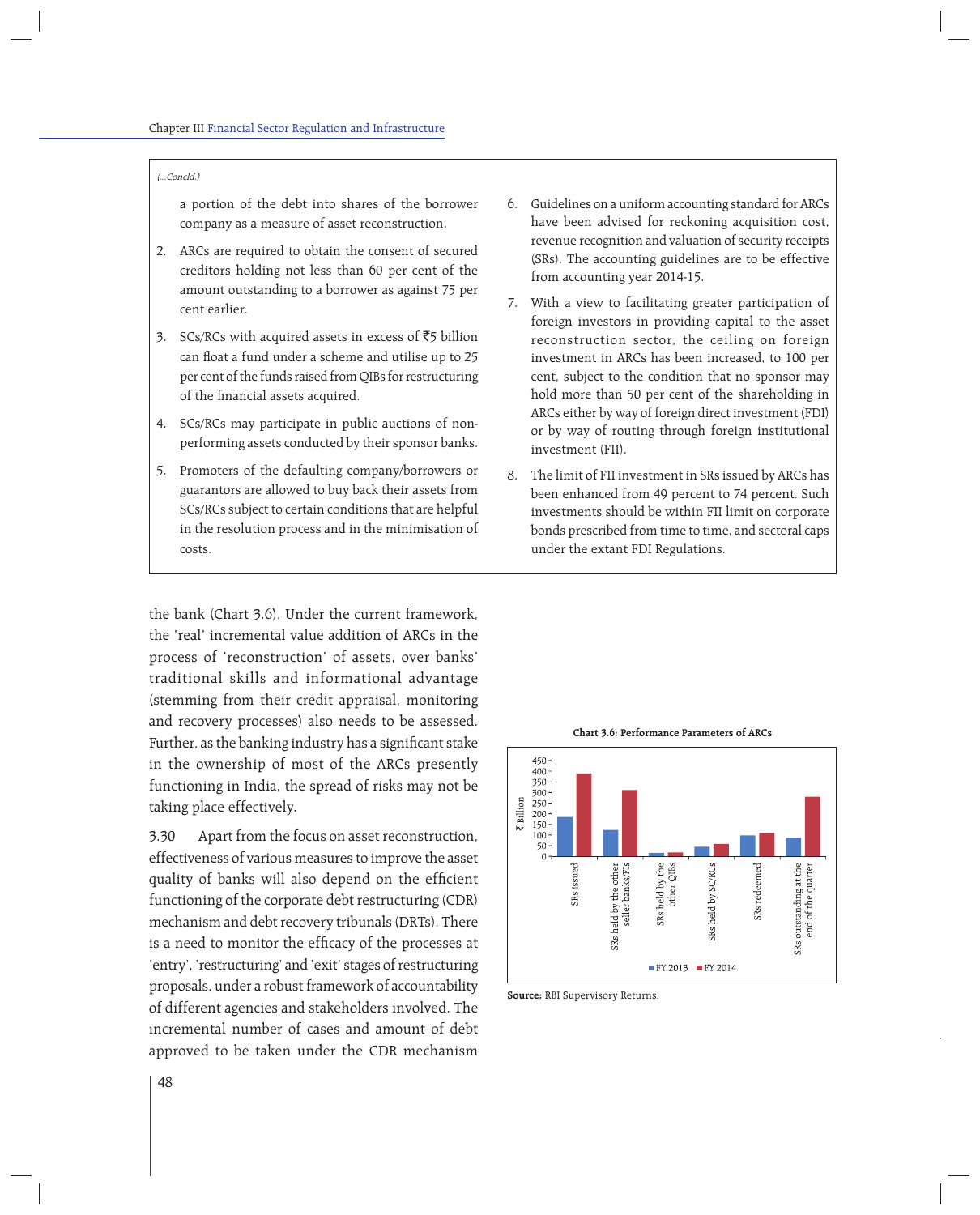during a quarter has continued to show an increasing trend since the December 2013 quarter (Chart 3.7).

3.31 Measures to improve factoring and management of large credit will help mitigate problems at both ends of the spectrum, i.e., small and medium enterprises (SMEs) and large corporations. The Factoring Regulation Act, 2011 is expected to help SMEs maintain their cash flows by factoring their receivables though it may need some push from banks to engage with this sector as large customers obtain low cost working capital and overdraft facilities that obviate the need for factoring services. In addition, the setting up of the Central Repository of Information on Large Credits (CRILC) for disseminating credit data and establishing a joint lenders forum for stressed assets followed up by a corrective action plan will help in the timely resolution of stressed assets by banks.

# **Securities Market**

# **Asset Managers as Source of Systemic Risk**

3.32 The asset management industry has been identified as a potential source of systemic risk in some regulatory jurisdictions. Key factors that make the industry vulnerable to shocks are: 'reaching for yield' and 'herd behaviour', redemption risk in collective investment vehicles and leverage, which can amplify asset price movements and increase the potential for fire sales.

**Chart 3.7: Trend in Quarterly Incremental Number of Cases and Amounts under CDR Cell**



**Source:** CDR Cell.

3.33 In the context of Indian securities markets, the asset managers are mutual funds, portfolio managers and alternative investment funds. The assets under management (AUM) to GDP ratio of portfolio managers was 6.8 per cent in 2013-14 while that of the mutual fund industry was 7.3 per cent. This is significantly lower as compared to the global average at around 38 per cent in FY 2013<sup>23</sup>. The Indian scenario with respect to the three main vulnerabilities has been examined by SEBI to investigate systemic risks, if any, under the prevailing regulatory framework (Box 3.3).

#### **Box 3.3: Risk Management Framework for Asset Managers in India**

Asset management is an 'agency' activity wherein asset managers manage investors' assets on their behalf. In return investors pay fees to the asset managers, wherein the profit and losses accrue to the investors and not to the asset management company, thus limiting the systemic risk faced by the asset management industry.

The risk management framework specified by SEBI for the asset management industry is significantly conservative and has weathered many instances of market

volatility, disruptions and shocks. The size of the segment is also very small as compared to FIIs. The asset management industry in its present form does not appear to be a source of systemic risk although the focus of the present public policy debate needs to centre around the implications of asset management activity in amplifying pro-cyclical swings in the financial system and the wider economy.

(Contd...)

<sup>23</sup> US had the highest AUM/GDP ratio of 83 per cent followed by Brazil (45 per cent) and the European Union (41 per cent).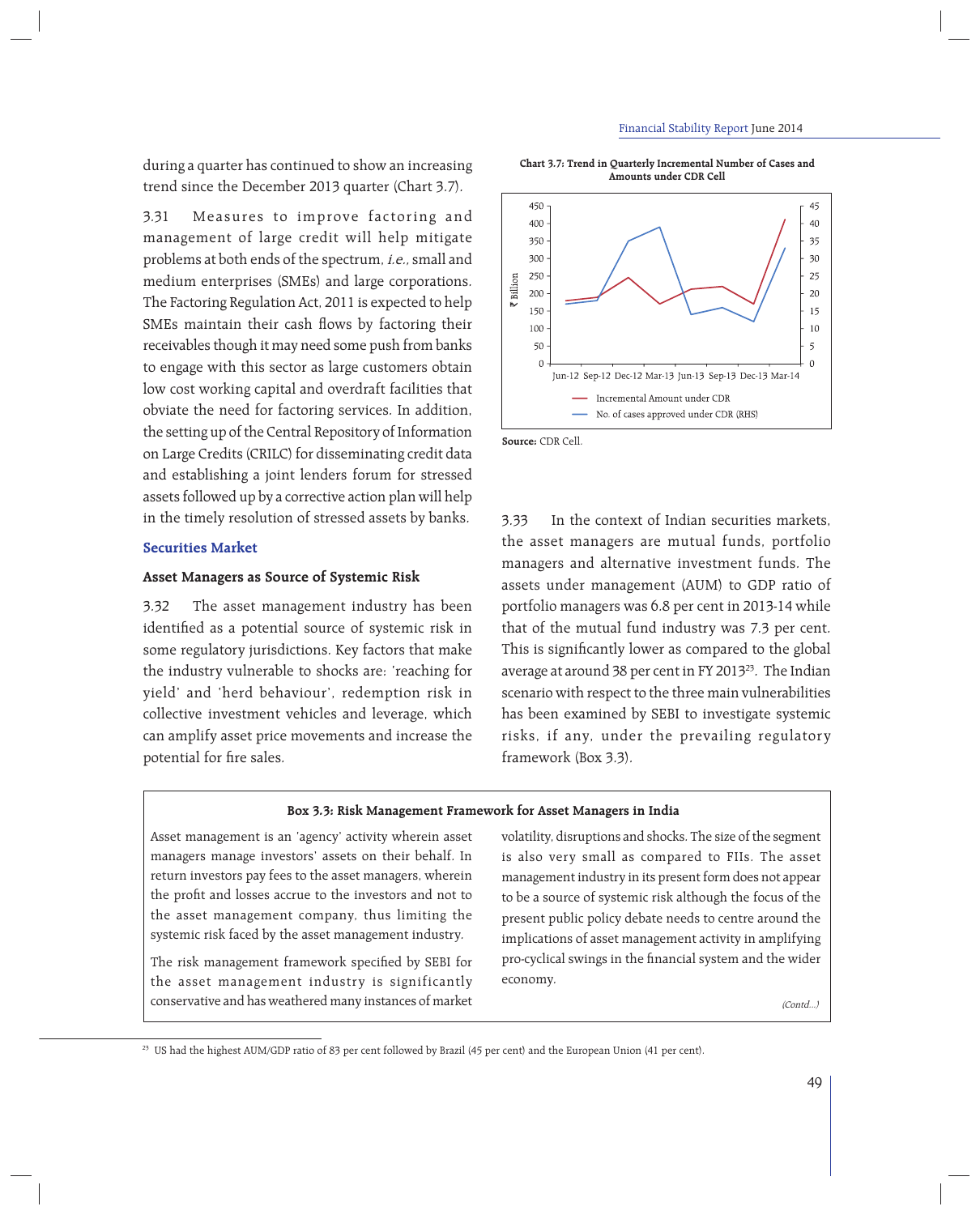#### (...Concld.)

Apart from mutual funds and portfolio managers, the only other category of asset managers under SEBI's jurisdiction is alternative investment funds (AIFs). As the assets under the aegis of AIFs are miniscule (in absolute terms and as ratio to GDP) as compared to those of mutual funds and portfolio management services, they do not pose a concern at this stage.

In the Indian context, risk management regulations prescribed for mutual funds and portfolio managers are intended to ensure that investments conform to the mandates and that credit quality, asset concentrations and other issues are appropriately managed. Funds are required for disclosing information to investors about the risks, portfolio holdings, concentrations and investment strategies. SEBI has also specified operational, prudential and reporting norms for AIFs.

Redemption risk in funds like mutual funds that offer unlimited redemption rights is taken care of by adopting a principle of fair valuation (that ensures that the valuation of securities is reflective of its realisable value). by charging exit load (that shall limit redemption), by

### **Reducing Reliance on Credit Rating Agencies**

3.34 One of the regulatory reforms undertaken by FSB is aimed at reducing the reliance on credit rating agencies (CRAs). FSB had drawn up three principles and 12 sub-principles to reduce a mechanistic reliance on CRA ratings in standards, laws and regulations<sup>24</sup>. In India, SEBI is coordinating the process of assessing India's compliance/position vis-a-vis the FSB principles. It has been observed that though there were references to the use of CRA ratings in the regulations, financial institutions are required to do their own due diligence prior to investments as specified in the regulations. There are requirements of adequate disclosures by issuer companies which help investors to take well informed investment borrowing to a certain extent against a scheme's asset to meet redemption requirements and through the liquid assets held by the scheme. There is no concept of redemption in portfolio management services, since the portfolio manager is simply managing a client's funds/ securities in his/her own account as per a separate agreement with each client. Mutual funds are subject to borrowing restrictions and prohibited from lending. MFs are not allowed to borrow to invest in securities. The gross exposure of the MF scheme through equity, debt and the derivative positions and other assets, cannot exceed the scheme's net assets. Furthermore, short selling of securities is not allowed for mutual funds except under the stringent framework specified by SEBI. Mutual fund investments in derivatives are also subject to position limits and linked to their holding of securities and other instruments. Portfolio managers are not permitted to borrow or lend and are also not allowed to leverage with respect to their derivative transactions, that is, the total exposure of the portfolio client in derivatives should not exceed his portfolio funds placed with the portfolio manager.

decisions. The ratings serve as a supplementary input for risk assessment and hence there is no mechanistic reliance on ratings by the institutions.

## **Resilience of Capital Market Infrastructure**

3.35 At the instance of SEBI, stress tests were carried out by the three clearing corporations in the securities market to test the resilience of the financial market infrastructure (FMI) vis-a-vis political and economic uncertainties. Based on the assumption of worst case scenario (movement of 20 per cent in indices in both directions) and offset of the stressed value against the actual margins collected/available on those dates, the stress tests showed that these FMIs had sufficient resources to cover the resultant losses.

<sup>24</sup> FSB (2010), "Principles for Reducing Reliance on CRA Ratings", October 27, 2010.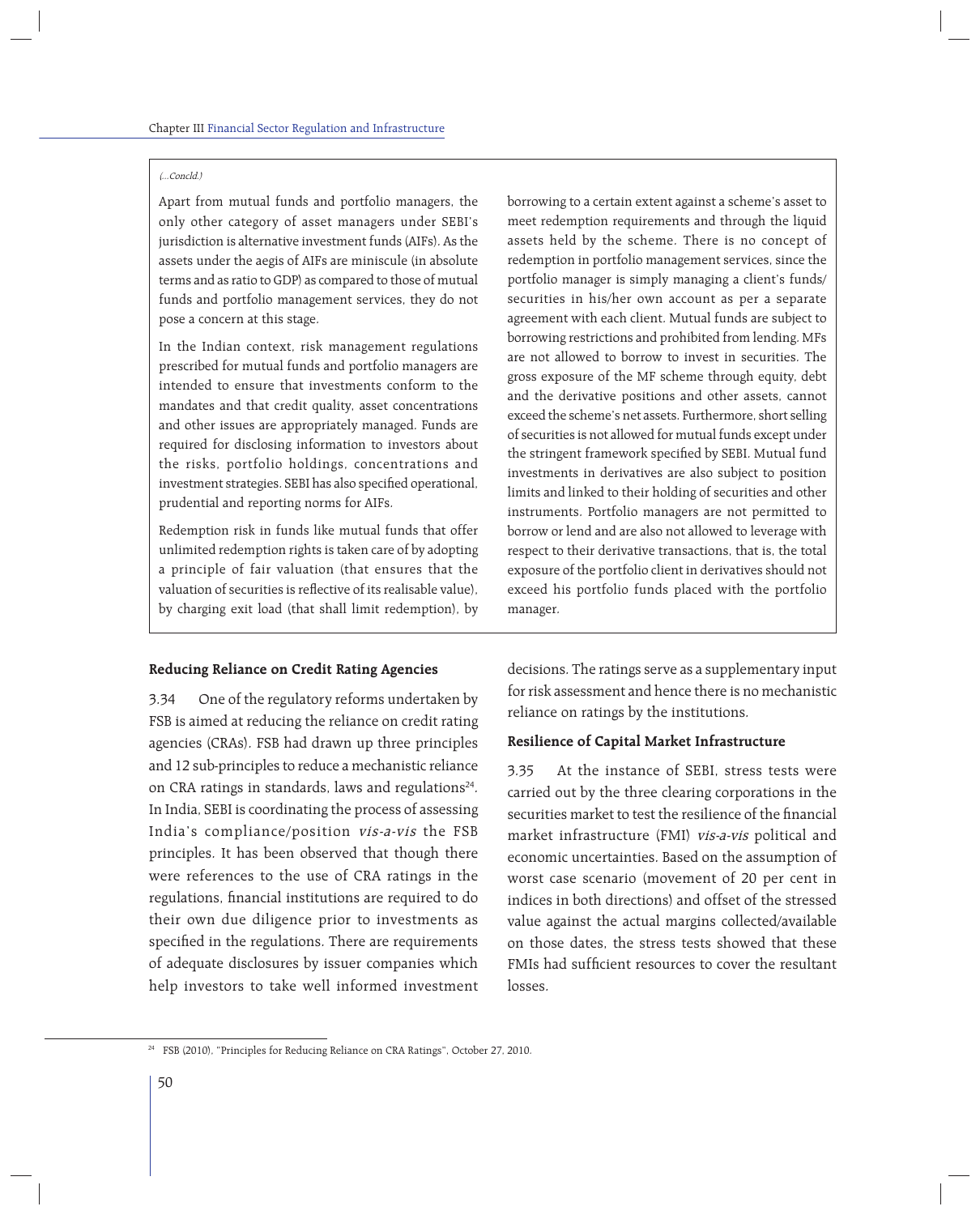3.36 Also, as a proactive measure to meet any liquidity crisis situation (similar to those experienced in 2008 and 2013), SEBI has put up a contingency plan which includes increasing the borrowing limit of mutual fund schemes and arranging a special refinance window by the Reserve Bank. For foreign institutional investors (FIIs), an action plan (with the use of market wide circuit breakers, margin requirements and adjustment of position limits in case of derivatives) has been envisaged for dealing with a crisis situation which may arise from uneven political and economic conditions, a fall in sovereign rating or a market crash.

# **Cash Market Turnover vis-a-vis Derivatives Market Turnover in Equity**

3.37 India's stock market has witnessed a strong growth in market capitalisation over the last two decades. However, in recent years, the growth in turnover in the cash (spot) market has not kept pace with that in the derivative market as is evident in a declining ratio of average daily turnover in the cash and derivatives markets (Chart 3.8). Since excess or disproportionately high activity in the derivatives market may influence the price formation in the cash market, there is a need to monitor the trends and take necessary steps to ensure robust liquidity in the cash segment as well as in the derivatives segment. Specifically, there is a need to address any anomaly in relative transaction costs in the two segments, including a review of the existing provisions of the securities transaction tax (STT) as applicable for different segments and instruments.

3.38 Within the derivatives segment, index based products, especially index options, account for a significantly large share of the total volumes in Indian equity markets. In 2013, at the two major Indian bourses, options contracts had a share of nearly 82 per cent in the volume of exchange traded derivatives, compared to around 68 per cent worldwide (Chart 3.9). As compared to global markets, Indian markets have seen relatively higher volumes





**Source:** SEBI Staff Calculations.



**Chart 3.9: Product Share in Volumes of Exchange Traded Derivatives**

**Source:** SEBI Staff Calculations.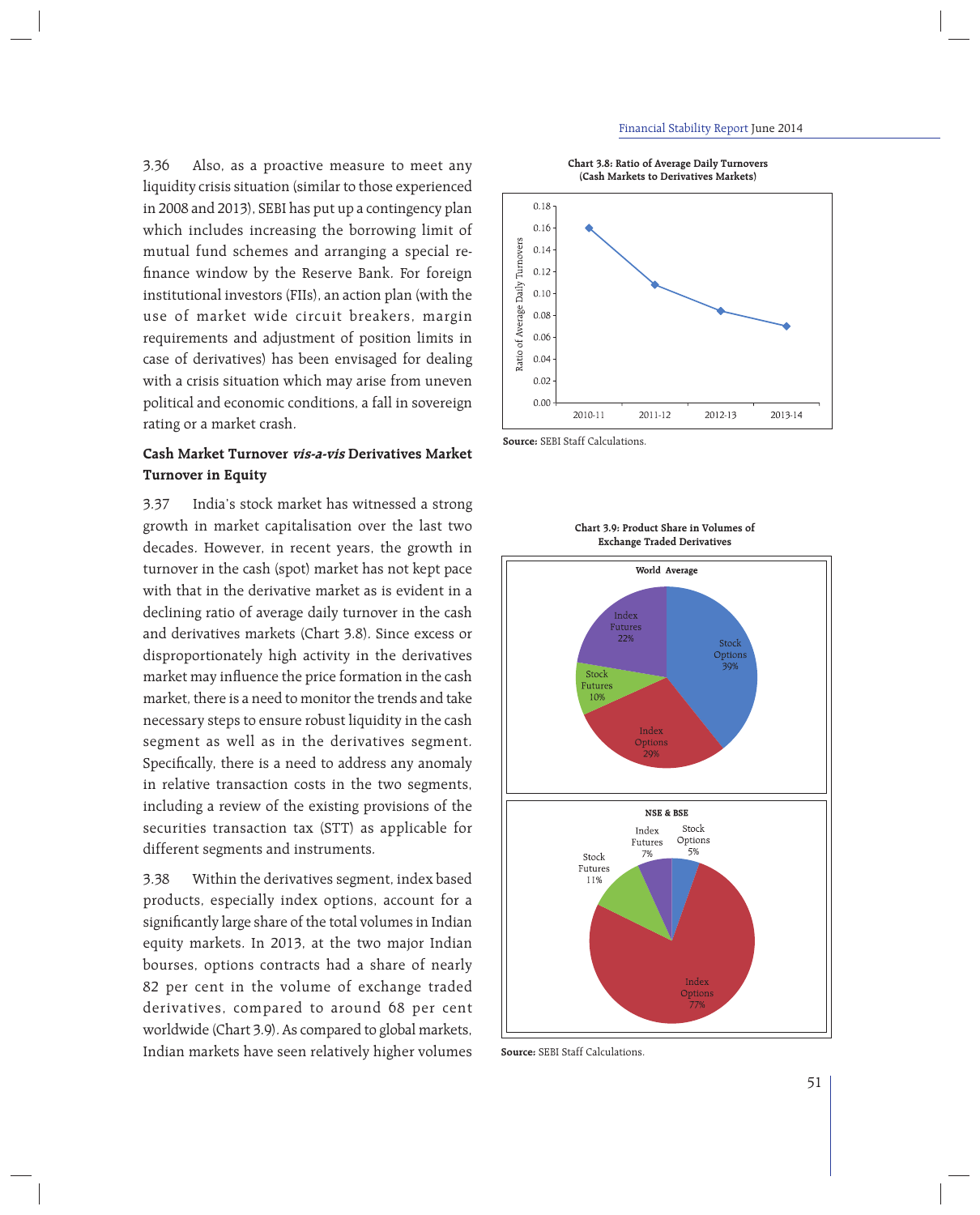in index options over stock options and index futures. Although option contracts have an asymmetrical pay-off, this substitution is not seen to be a cause for concern by itself. The faster growth in trading volumes in options may be resulting from an effectively lower incidence of STT on option contracts, relative to futures contracts, as it is applied on the 'option premium' and not the 'strike price'.

# **Offshore Derivatives in Indian Equity Markets**

3.39 Offshore derivatives instruments (ODIs), including promissory notes (PNs), are issued by registered FIIs, through which overseas investors get exposure in Indian equities or equity derivatives, subject to the condition that such investors are regulated by an appropriate foreign regulatory authority under appropriate 'know your client' (KYC) norms. The percentage ratio of outstanding ODIs/PNs to total assets under custody (AUCs) has shown an upward movement as compared to the last financial year (Chart 3.10).

3.40 The build-up of ODI positions and the concentrations therein (concentration of entities holding ODIs, concentration of stocks underlying or geographical concentrations in holding of ODIs) may be of systemic concern since any major and sudden unwinding of these positions triggered by a local/ global event may mirror in the offloading by FIIs in Indian equity markets. It is envisaged that under the erstwhile FII regime, some entities might have been investing through ODIs since they could not get themselves registered as FII/sub-accounts, a prerequisite for making investments directly under the FII regime. Under the revised framework notified by SEBI<sup>25</sup>, the FII regime will be replaced by the foreign portfolio investors (FPI) regime and is expected to encourage overseas investors to enter the Indian market directly by registering with designated depository participants rather than investing via offshore derivative instruments. Under the FPI

**Chart 3.10: Trends in Off Shore Derivative Instruments in Indian Equity Markets**



**Source:** SEBI.

regime, category I and category II FPIs (except for unregulated broad based funds) can issue, subscribe to or otherwise deal in offshore derivative instruments (ODIs), directly or indirectly subject to certain conditions relating to regulation by an appropriate foreign regulatory authority and KYC norms. All category III FPI and unregulated broad based funds, classified as category II FPI (by virtue of their investment manager being appropriately regulated) are prohibited from issuing, subscribing or otherwise dealing in ODIs directly or indirectly.

### **Commodities Derivatives Market**

# **Corporate Governance and Warehousing Issues in the Commodity Derivatives Market**

3.41 The national spot exchange crisis (covered in the last FSR) highlighted the need for strengthening regulation and corporate governance practices in financial market infrastructure institutions. The Forward Markets Commission (FMC), the regulator agency for the commodity derivatives markets in India, has reviewed corporate governance norms at the national commodity exchanges and has taken steps to diversify their ownership structure and attract more institutional investors.

<sup>25</sup> SEBI (2014), "SEBI (Foreign Portfolio Investors) Regulations", January 7, 2014.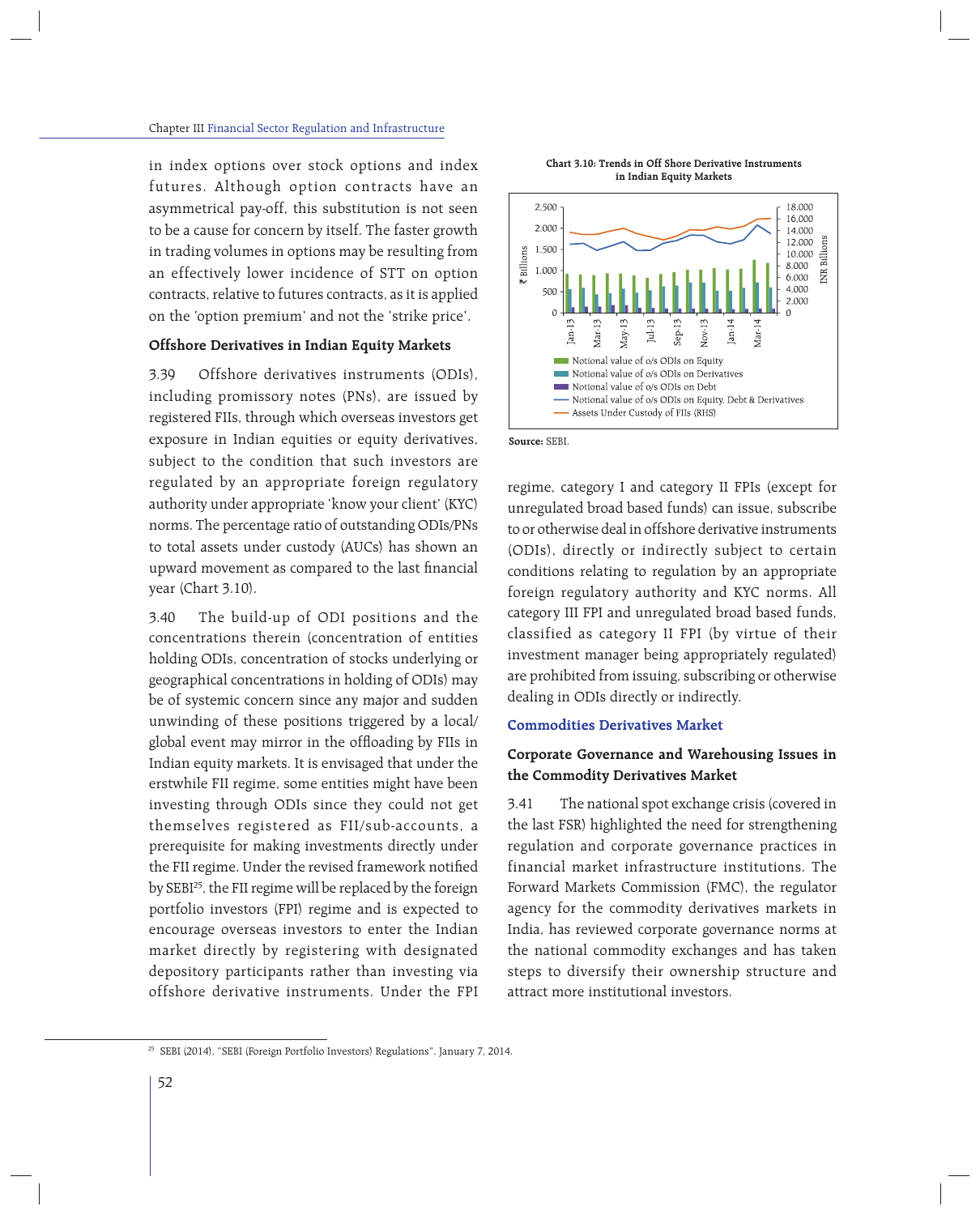3.42 Guidelines for the shareholding structure in commodity exchanges have been revised. At least 51 per cent of the paid up equity share capital of a recognised commodity exchange shall now be held by the public; individual shareholdings have been capped at 5 per cent of the paid up equity share capital of a recognised commodity exchange except financial institutions such as a commodity exchange, stock exchange, depository, a banking company, an insurance company and a public financial institution which can hold up to 15 per cent of the paid up equity share capital. The exchanges and their boards have been tasked with setting up risk management committees for identifying, measuring and monitoring the risk profile of the exchange and have been directed to lay down policies for disclosures with regard to expenditure on certain items such as donations and related party transactions.

3.43 In order to strengthen the monitoring, supervision and quality of the warehouses which form a critical component of financial infrastructure in the commodity derivatives market, FMC has directed the commodity exchanges to ensure that all the existing warehouses accredited by them are registered by the Warehousing Development and Regulatory Authority (WDRA) and have obtained a certificate of accreditation from it.

# **Financial Safety Net – Deposit Insurance**

# **Need for a Target Fund by a Deposit Insurer for Financial Stability**

3.44 In view of the important role of a deposit insurance agency, setting and maintaining a suitable target level for the quantum of funding is required to ensure that there are adequate funds available in contingencies. The sources of funds are premiums collected from member institutions and the returns earned by investing these funds. Internationally, many deposit insurers follow the practice of setting and maintaining a target fund wherein a predetermined or targeted ratio of the 'amount of ex ante

deposit insurance fund' to 'insured deposits' is set and maintained. The guidelines issued by the International Association of Deposit Insurers (IADI) on appropriate methodologies for determining the optimum quantum of funds include utilising existing knowledge in evaluating financial reserves sufficiency on the basis of a risk analysis.

3.45 Many of the deposit insurers maintain this ratio at up to 2 per cent though some of the countries go up to 5 per cent. In case of the Deposit Insurance and Credit Guarantee Corporation (DICGC), the reserve ratio (deposit insurance fund/insured deposits) stood at 1.7 per cent at end-March 2013. While, so far there is no targeted level of the reserve ratio for DICGC, it would be desirable to set a target ratio based on a detailed assessment of the risk.

# **Insurance Sector**

# **Lending Activity of Insurance Companies**

3.46 The Insurance Act, 1938, defines the various ways in which insurance companies can deploy their funds, which includes various kinds of loans (for example, loans against policies and loans against mortgage of property in India and abroad). Related regulations lay out the exposure/prudential norms in debts/loans and the provisions for considering some types of loans to be covered under 'other investments'.

3.47 The lending activity of insurance companies - mainly the life insurance companies, while not very large in comparison to total banking sector lending, is nevertheless significant. The quantum of lending by insurance companies which stood at ₹888.7 billion as at end-March 2014, constitutes less than 5 per cent of the assets under management ( $\overline{\mathfrak{Z}}$ 20,990 billion as at end-March 2014) of insurance companies and a significant portion of these loans is secured against the surrender values of life insurance policies. While risk management framework and exposure limits (single issuer, group, and industry) are in place for insurance companies, there is a need to plug the possibility of any regulatory arbitrage by closely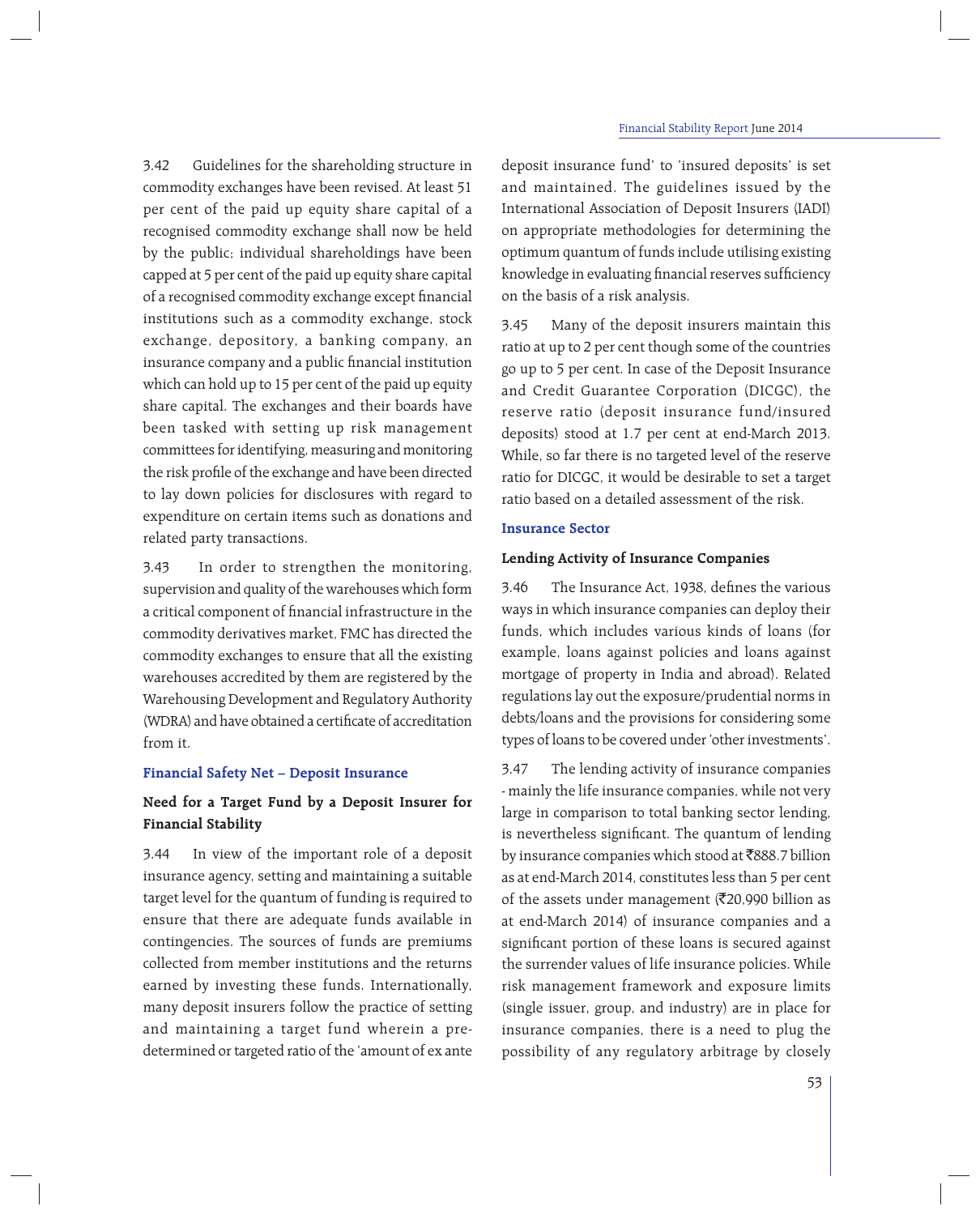aligning the practices and regulations applicable to lending by insurance companies with those by banks. A coordinated approach and sharing of information, being facilitated by FSDC, will enhance the efficiency of monitoring of exposure details of large borrowers and functioning of the Joint Lending Forum, under the Reserve Bank's framework for revitalising stressed assets.

# **Pension Sector**

3.48 The importance of pension funds lies not only in promoting old age security but also in ensuring financial stability in multiple ways. Although pension funds are termed 'passive investors' (because portfolio churning is low) due to their 'buy and hold' strategy with a sizeable presence they can ensure market stability by acting as a countervailing power in the face of large scale sell-offs. Pension funds being large shareholders with a long-term investment strategy tend to play an important role in bringing in the best practices of corporate governance in companies that get the investments. Also, permitting pension funds to invest in equity/debt instruments can play a dual role in not only providing better returns to their constituents but, at the same time, also in developing the capital market. Pension funds can be major stimulators of financial innovation as suggested by international experience.

3.49 Given India's huge population and a pension coverage of barely 12 per cent, India's potential pension ecosystem is enormous and is growing rapidly. Currently, one end of the spectrum is the defined benefit (DB) pension schemes of which the two main schemes are the pre-reform civil services pension scheme of the central/state governments (which has been replaced by the National Pension System for new recruits) and the 'organised sector' social security scheme operationalised by the Employees' Provident Fund Organisation (EPFO). At the other end of the spectrum are the defined contribution (DC) schemes of which the National Pension System (NPS) introduced from January 2004 is the most important addition to the Indian pension sector. In the case of several DB schemes both currently under implementation and newly announced ones (mostly in the government sector), lack of liability computation especially in a world of rising life expectancy can be a potential source of fiscal stress in years when there are large payouts. Continued reliance on unsustainable pay-as-you-go pension schemes in the government has the potential of having an adverse impact on financial stability by raising fiscal deficit.

3.50 Keeping subscriber interest as prime, several initiatives like allowing withdrawals on specific eventualities to make the NPS more subscriber friendly, selection of pension fund managers (PFMs) and price discovery of investment management fees through competitive bidding and appointing the 2nd CRA are some of the measures that have been undertaken recently. Further, as mandated by the Pension Fund Regulatory and Development Authority (PFRDA) Act, 2013, developing a minimum guarantee pension product is also underway. These and other initiatives are aimed at speeding the coverage of NPS for achieving the goal of 'universal old age pension security in India'. The NPS has seen substantial growth in terms of number of subscribers and AUM (Chart 3.11).



**Source:** PFRDA.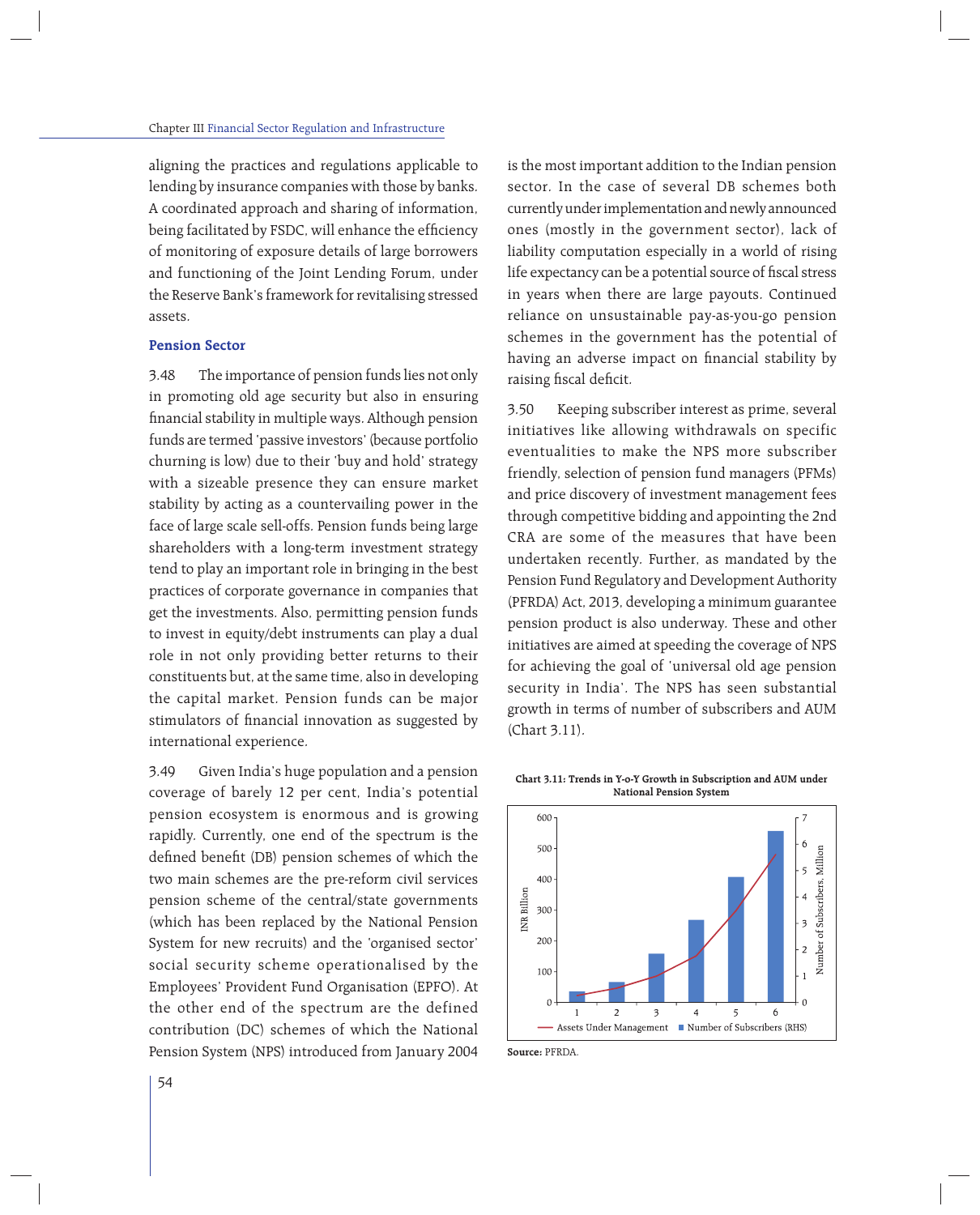3.51 However, the corpus of assets under NPS' management does not pose systemic concerns at present, as it is still in its accumulation stage and extreme fluctuations are likely to even out over the long-term duration of the corpus. Given the diversified nature of the portfolio, the pension fund sector is unlikely to be impacted severely by volatility in the financial markets.

# **Financial Market Infrastructure**

# **Cost-Benefit Analysis of Single CCP vis-a-vis Multiple CCPs**

3.52 The central counterparties (CCPs) as financial market infrastructure (FMI), have become critical nodes in the financial system. The failure of a CCP could contribute to systemic risk which could further exacerbate on account of interconnectedness. Therefore, the effectiveness of a CCP's risk management and the adequacy of its financial resources are critical aspects of the infrastructure of the markets that it serves. Assisted by a regulatory push, more and more OTC derivative products are moving to CCP clearing. Although a CCP helps to reduce risks to market participants significantly, it also concentrates risks on itself. As CCP clearing has its own associated costs, individual markets need to assess the benefits and costs of a CCP clearing based on the volume and value of transactions, trading patterns among counterparties and the opportunity costs associated with settlement liquidity.

### **Concentration Risks Associated with Single CCP**

3.53 The Clearing Corporation of India Limited (CCIL) operates in the markets regulated by the Reserve Bank which include the government securities segment, collateralised borrowing and lending obligations (CBLOs), and the USD-INR forex and forex forward segments. In terms of value, CCIL handles close to around 80 per cent of the total market volumes of all CCPs put together. Previous issues of FSR have indicated that CCIL could be a source of concentration of counterparty risk in the Indian

system, given that it is a multi-product CCP, with the same set of participants operating in different market segments. The FSRs highlighted the need for adopting high risk management standards consistent with international best practices and effective regulatory oversight for minimising the concentration risk. The Reserve Bank has been aiming at achieving an optimal CCP structure to address the concentration risk, while also ensuring the cost-effectiveness of central clearing. In this context, the need for a second CCP in markets regulated by the Reserve Bank has been examined in detail.

# **Optimal Composition of a CCP Structure for India**

3.54 International experience on optimal structure and number of CCPs, does not throw up a single clear solution suitable for all situations as there are many parameters like the level of funding available to the CCP(s), the degree of integration between different groups of participants with specific risk profiles and the overall financial system. In some of the advanced jurisdictions, market participants have flexibility to settle through international CCPs if such products are available with the international CCPs. Also, with multiple CCPs operating in some markets, interoperability and cross margining are resorted to for enhancing netting benefits. With existing capital account restrictions and domestic orientation of clearing and settlement infrastructure, India could not be strictly compared with such jurisdictions. However, an analysis of the optimal number of CCPs for markets regulated by the Reserve Bank was undertaken based on the international experience and prevalent market conditions in India (Box 3.4).

# **Present System of CCPs Seen as Effective in the Indian Context**

3.55 The question of the optimal CCP set-up for a market like India is complex and will depend on a trade-off between efficiency in a single CCP structure and the potential of systemic risk that could arise from the failure of a single CCP. Another trade-off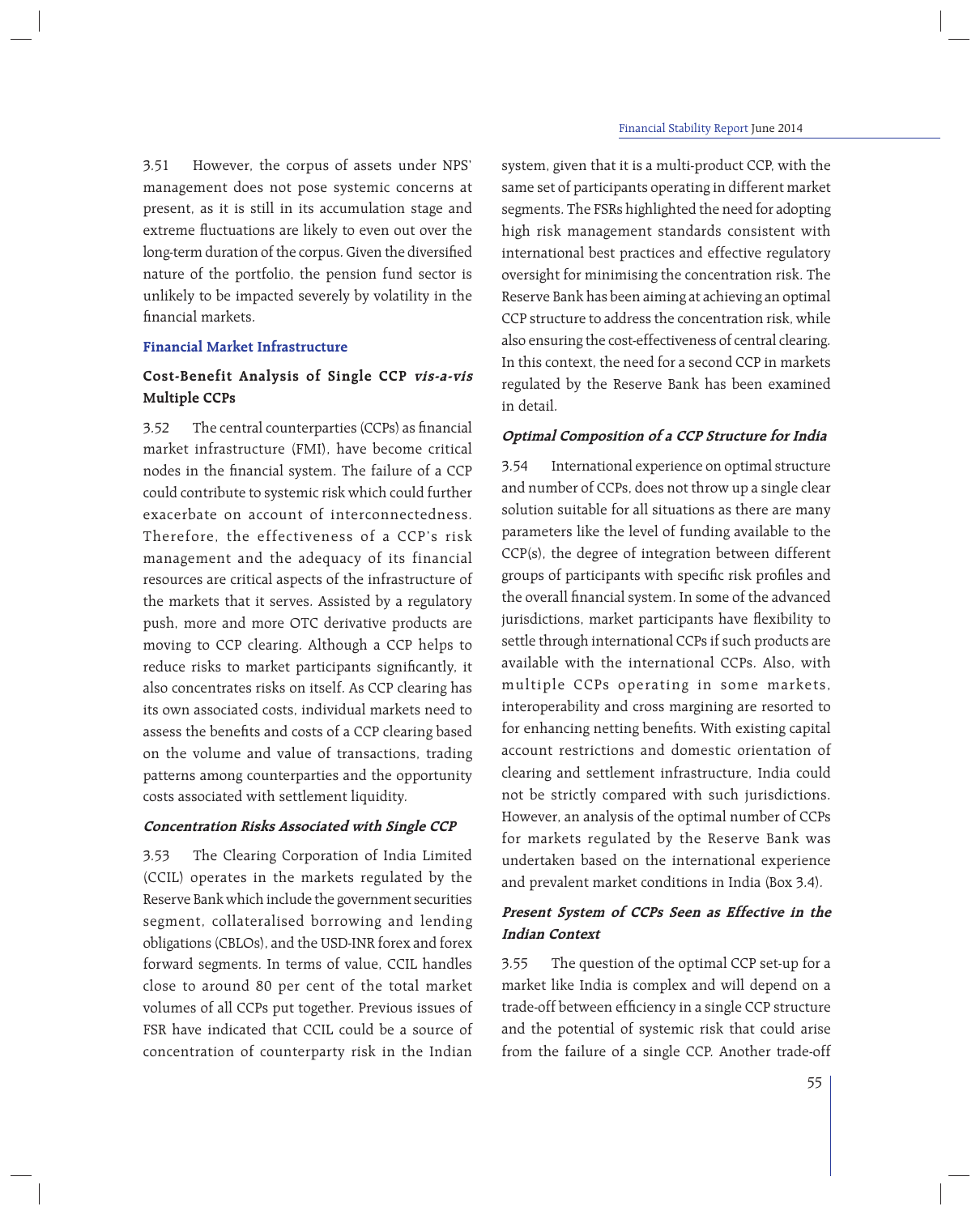#### **Box 3.4: Relative Merits of Single CCP and Multiple CCP Structures**

Assuming that there is merit in having multiple (at least two) CCPs, the CCP infrastructure can be possibly organised under the following two options:

# I. Model A: Vertical splitting: Both the CCPs cater to the same markets

Both the CCPs would operate in both the cash and derivatives segments and would compete with each other. Market participants would participate in either of the CCP based on operational and economic considerations.

## II. Model B: Horizontal splitting: Both the CCPs cater to different markets

In this arrangement one CCP could cater to the cash segment viz. government securities including repo, the money market, CBLO and the forex segment and other CCP could cater to the derivatives market, both forex and interest rate (forex forward and IRS). Since they will cater to different market segments, there will be no competition and will in all probability have the same set of participants. The analysis was based on several parameters – implication on netting of settlement value and liquidity requirement, impact on counterparty risk exposures in terms of net mark-to-market (MTM) and potential future exposures, impact on systematic risk (operational risk, too-big-to-fail and market failures), cost effectiveness (both market participants and CCPs) and competition and innovation.

 From the empirical analysis (on the 31 January 2014 position) undertaken for implications on netting and implications on current and potential future exposures it is observed that the two CCPs structure under Model A reduces the netting benefits compared to a single CCP model and thereby leads to increase in liquidity requirements, overall MTM

would be between the maximum netting ratio achieved by the single CCP solution and the concentration of risk in a single infrastructure. The size of the markets is not big enough for an additional CCP to be self- sustaining. Further, while the costs and the overall collateral requirement will increase under the two CCPs model, the benefits expected to accrue from competition and innovation could be at

exposures and potential future exposures (PFE) for the markets. However, a significant impact is not noticed for the two CCPs structure under Model B when compared to the single CCP model on account of cross margining and netting of exposures across segments not being permitted under the extant regulatory framework. Further, the analysis does not take into account the impact of increased collateral requirements under Model B.

- The two CCPs structure has advantage over the single CCP structure in minimising systemic risk. However, it is difficult to empirically derive the cost of the systemic risk in a single CCP structure. On the other hand, there are measures to address systemic risk in a single CCP structure through a combination of measures such as adopting an effective risk management, augmenting financial resources to address defaults, an effective business continuity plan (BCP)/disaster recovery (DR) arrangements with high redundancies and high availability and effective oversight by the regulators.
- From the perspective of CCP participants, a single CCP structure promotes high network externalities in terms of economies of scale in transaction costs, higher ratio of multilateral netting, reduction in exposure (due to a high netting ratio and a large number of participants) and reduction in the risk mutualisation cost (incremental contributions to the default fund would come down). Network externalities are generally low in a multi CCPs structure. Network externalities in multiple CCPs could be improved through links and interoperability between the two CCPs, although they have associated cost and risk implications also if they are not properly implemented.

least partially achieved under the single CCP model through involvement of user groups in decision making, improving corporate governance and introducing regulatory driven products. In view of the findings of the analysis, it is observed that at present the single CCP structure in India is offering users the benefits of economies of scale and efficiency in collateral and capital usage. The Reserve Bank,